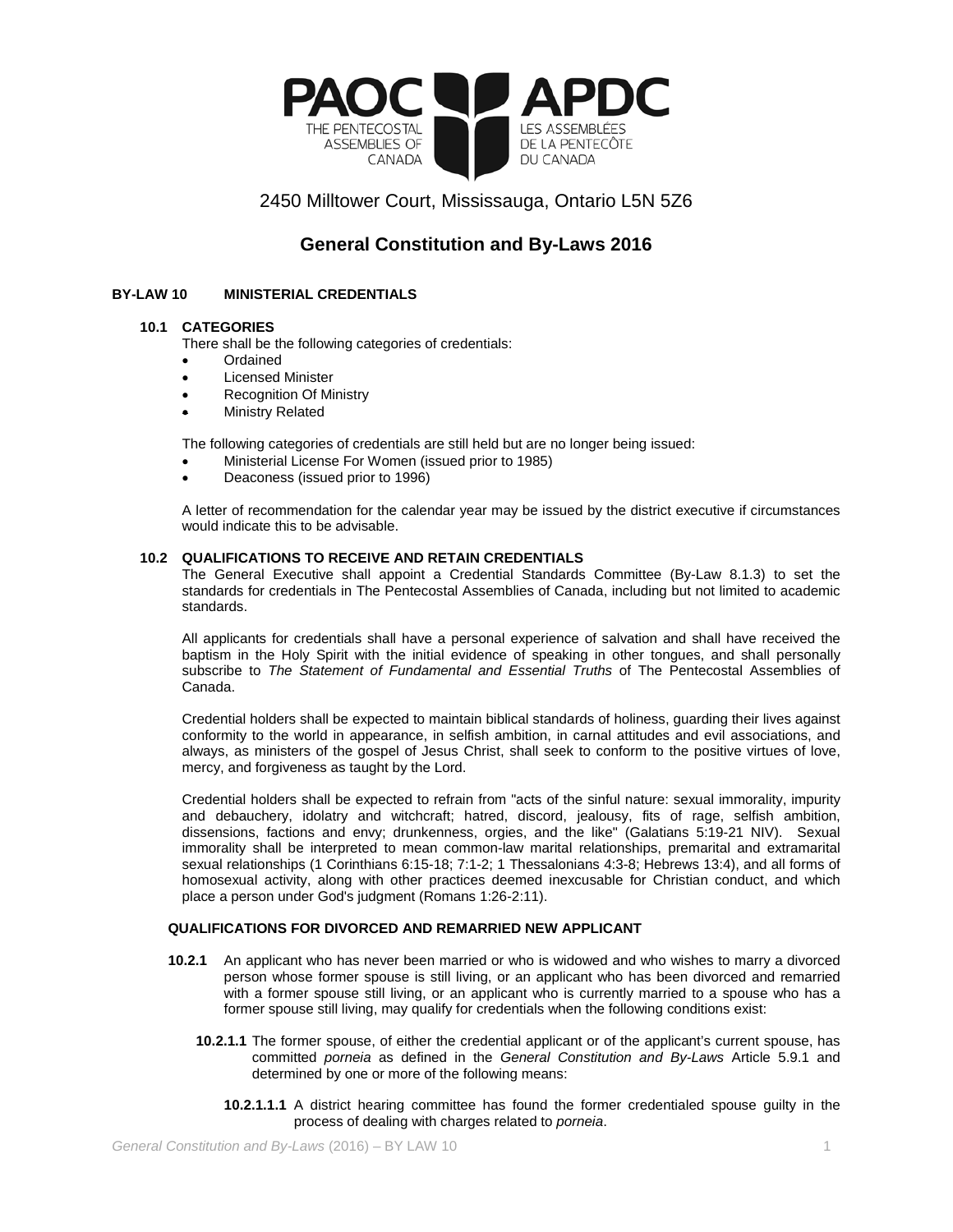- **10.2.1.1.2** A secular court has found the former spouse guilty of a legal offense related to sexual misconduct which may be interpreted by a credential committee of The Pentecostal Assemblies of Canada as *porneia*.
- **10.2.1.1.3** A certificate of marriage, or other legal marital status documents, provides evidence that the former spouse has remarried subsequent to the divorce from the credential applicant or the applicant's current spouse.
- **10.2.1.1.4** Evidence demonstrates that the former spouse has been a partner in a common law marriage, as defined by provincial or federal legislation, subsequent to the divorce from the credential applicant or the applicant's current spouse.
- **10.2.1.1.5** If the previous means of evidence are not available, consideration may be given to an affidavit witnessed by two signatories, or a notary public or commissioner of oaths, affirming that the applicant's former spouse has committed porneia.
- **10.2.1.2** A minimum period of five years has elapsed since the later date of the following events:
	- **10.2.1.2.1** The date the current marriage took place.
	- **10.2.1.2.2** The date the former spouse committed *porneia* as determined by one (1) or more of the means listed above in By-Law 10.2.1.1.
- **10.2.1.3** The individual has provided acceptable evidence in an application form, personal interview, and through the testimony of references to the National Credentials Review Committee that he/she is currently a partner in a marriage relationship where faithfulness has been clearly demonstrated for a minimum period of five (5) years.

### **QUALIFICATIONS FOR CREDENTIAL HOLDERS REGARDING DIVORCE AND REMARRIAGE**

- **10.2.2** A credential holder who is divorced with a former spouse still living and who wishes to retain credentials may be declared eligible to remarry when the following conditions exist:
	- **10.2.2.1** The credential holder did not contribute to a divorce by having committed *porneia*.
	- **10.2.2.2** The former spouse has committed *porneia* as defined in The Pentecostal Assemblies of Canada *General Constitution and By-Laws* Article 5.9.1 and determined by one (1) or more of the following means:
		- **10.2.2.2.1** A district hearing committee of The Pentecostal Assemblies of Canada has found the former credentialed spouse guilty in the process of dealing with charges related to *porneia*.
		- **10.2.2.2.2** A secular court has found the former spouse guilty of a legal offense related to sexual misconduct which may be interpreted by a credential committee of The Pentecostal Assemblies of Canada as *porneia*.
		- **10.2.2.2.3** A certificate of marriage, or other legal marital status documents, provides evidence that the former spouse has remarried subsequent to the divorce from the credential holder.
		- **10.2.2.2.4** Evidence demonstrates that the former spouse has been a partner in a common law marriage, as defined by provincial or federal legislation, subsequent to the divorce from the credential holder.
		- **10.2.2.2.5** If the previous means of evidence are not available, consideration may be given to an affidavit witnessed by two signatories, or a notary public or commissioner of oaths, affirming that the applicant's former spouse has committed porneia.
	- **10.2.2.3** The credential holder has provided acceptable evidence in an application form, personal interview, and through the testimony of references to the National Credentials Review Committee that he/she has clearly demonstrated exemplary Christian character and morality for the prior four (4) year period.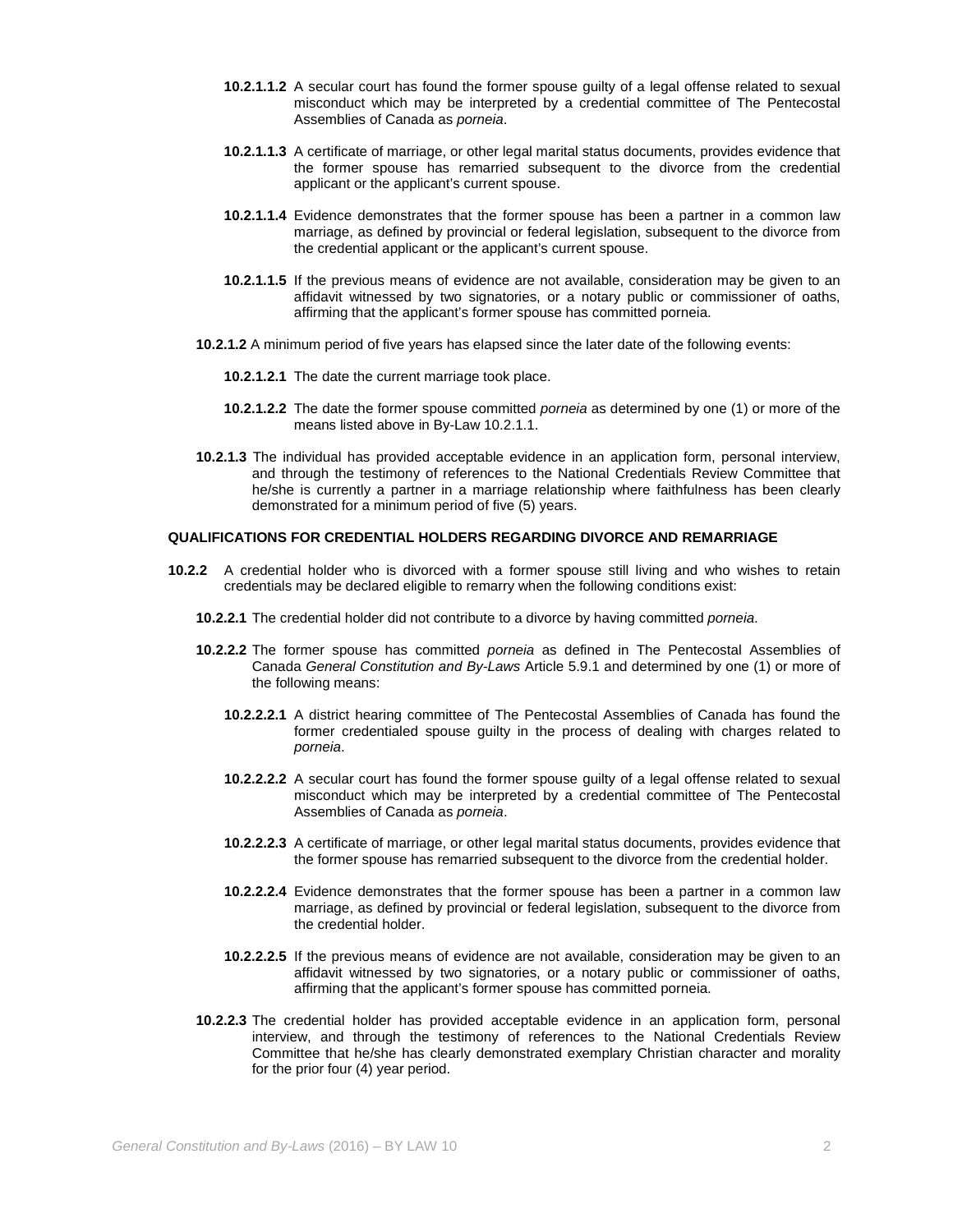- **10.2.2.4** A minimum period of four years has elapsed since the former spouse committed *porneia* as determined by one or more of the means listed above in By-Law 10.2.2.2, provided that the time between the divorce and remarriage is not less than one year.
- **10.2.3** Should a credential holder who has never been married or a credential holder who is widowed or a credential holder who is divorced and eligible to remarry wish to marry a divorced person whose former spouse is still living, the conditions in By-Law 10.2.2 shall apply to the divorced person(s).

Notwithstanding the above, the National Credentials Review Committee may present an application with relevant supporting information to the General Executive for consideration when, in the view of the Committee, circumstances merit special consideration.

- **10.2.4** Ministers may decline to officiate at a wedding ceremony which is not in harmony with their personal beliefs and convictions.
- **10.2.5** No minister may perform any wedding ceremony in which either party has been divorced and the former spouse is still living, except in instances in which, after proper investigation, the minister has determined and is satisfied that the following conditions exist, or where the minister has received an affidavit from the person who has a living former spouse, duly witnessed by two signatories, or a notary public or commissioner of oaths, that declares the conditions listed below have been fulfilled:
	- **10.2.5.1** all reasonable efforts at reconciliation with the former partner have been exhausted; and
	- **10.2.5.2** there has been sexual immorality on the part of a former partner or a former partner has remarried; and
	- **10.2.5.3** there is repentance for any personal failures that may have contributed to the breakup of the previous marriage; and
	- **10.2.5.4** a legal divorce has been obtained.

### **10.2.6 ORDAINED CREDENTIAL**

# **10.2.6.1 QUALIFICATIONS FOR ORDINATION**

### **10.2.6.1.1 TIME REQUIREMENT**

The time required to apply for ordination, with the licensed minister credential shall be a minimum of two full and continuous years of ministry. Applicants who are engaged in part-time ministry which involves at least 20 hours of active ministerial responsibility per week shall be eligible for ordination after four years or the equivalent of a minimum of two full years of continuous ministry. If, in the opinion of the district credential committee proven ministry would benefit by further review, the time requirement for approval of the ordination credential may be extended.

### **10.2.6.1.2 A PROVEN MINISTRY**

A proven ministry shall be understood to mean that the candidate has clear evidence of the following:

- **10.2.6.1.2.1** The call of God.
- **10.2.6.1.2.2** The operation of the ministry gifts according to Ephesians 4:11,12. Provision shall also be made for specialized ministries such as music, Christian education, and visitation.
- **10.2.6.1.2.3** Discipline and maturity in personal life and effectiveness in preaching or other means of communicating the gospel.
- **10.2.6.1.2.4** The manifestation of genuine spiritual concern for all people.

#### **10.2.6.1.3 MINISTRY APPOINTMENT**

The granting of this credential shall be conditional upon the applicant currently holding an appointment in ministry as provided in By-Law 10.2.8.1.2.

### **10.2.6.1.4 PRE-ORDINATION TRAINING**

Candidates for ordination shall participate in the pre-ordination training program of the district in which their credentials are held.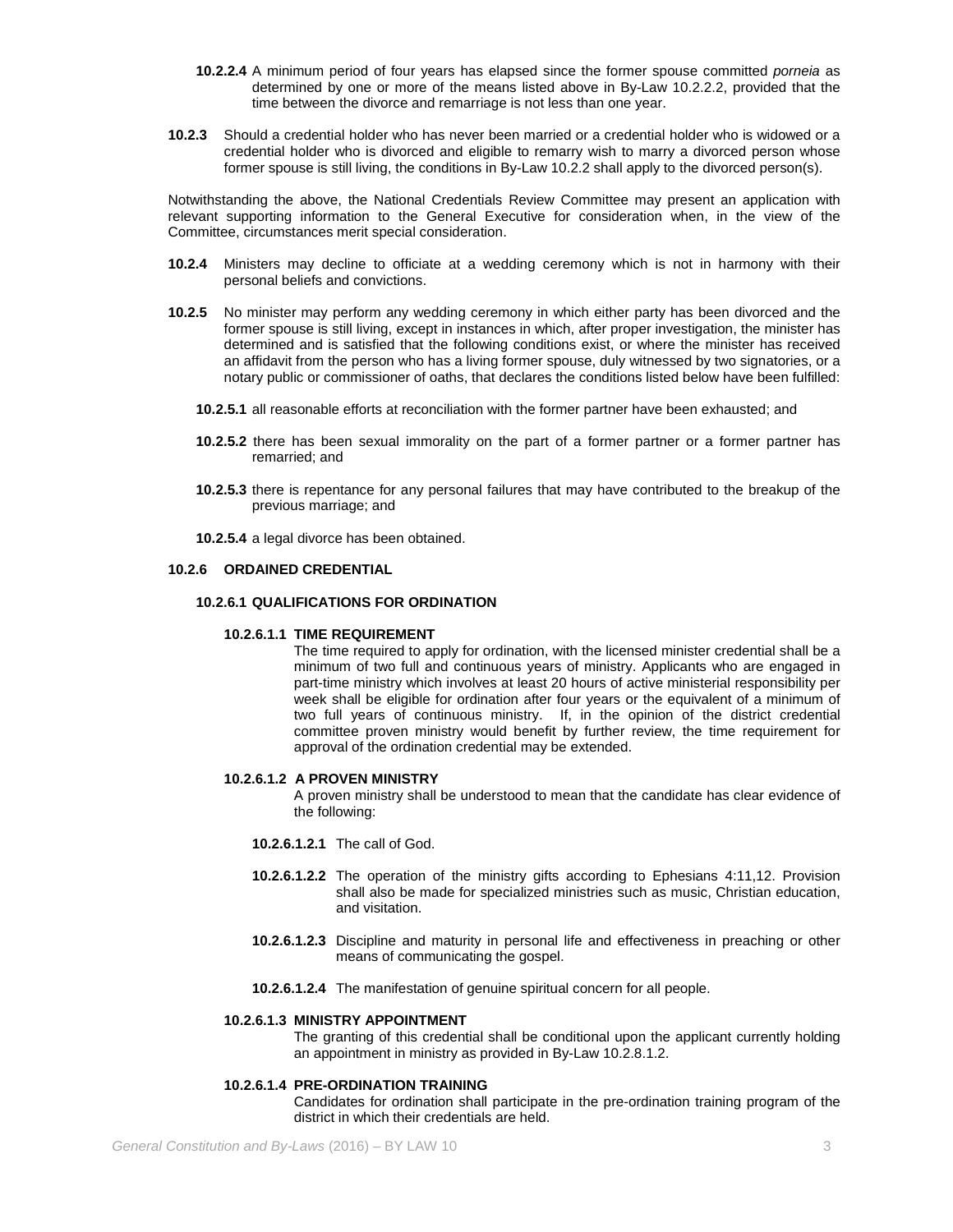### **10.2.6.2 EXCEPTIONS FOR ORDINATION**

- **10.2.6.2.1** Whereas there may be a legitimate need to consider an exception from qualification for this credential, such exception may be granted only by the Superintendents Committee upon application from the district or branch conference executive.
- **10.2.6.2.2** If the applicant for ordination has not fulfilled the time requirement by not more than 30 days, but has fulfilled all other requirements, at the discretion of the district credential committee the applicant may be recommended to the district conference for ordination.
- **10.2.6.2.3** Ministers from cultural or minority language groups who hold an ordained credential with another Pentecostal fellowship may be considered for ordination status by the Superintendents Committee on the recommendation of the district executive or International Missions Operations Committee.

#### **10.2.6.3 CONFERENCE PRIVILEGES**

Ordained credential holders shall be entitled to district and General Conference privileges.

### **10.2.7 MINISTERIAL LICENSE FOR WOMEN CREDENTIAL**

This credential is no longer being issued. Women holding this certificate may continue to have it renewed annually according to the regulations respecting all credential renewals, and shall continue to have all general and district conference privileges, together with all other benefits attendant thereto.

### **10.2.8 LICENSED MINISTER CREDENTIAL**

### **10.2.8.2 QUALIFICATIONS FOR LICENSED MINISTER**

### **10.2.8.1.1 MINISTRY PREPARATION REQUIREMENT**

An applicant must meet the academic requirements as established by the Credential Standards Committee. This may be accomplished through a Bible college, seminary, or a distance education/correspondence program recognized by The Pentecostal Assemblies of Canada.

### **10.2.8.1.2 MINISTRY APPOINTMENT**

The granting of this credential shall be conditional upon the applicant's receiving an appointment in ministry as follows:

- **10.2.8.1.2.1** appointment in accordance with local church policy or congregational election to the pastoral staff of a local church of The Pentecostal Assemblies of Canada; or
- **10.2.8.1.2.2** faculty or leadership appointment by the board or administrative committee of a Bible college or seminary of The Pentecostal Assemblies of Canada; or
- **10.2.8.1.2.3** exclusive, management level appointment by the district executive; or
- **10.2.8.1.2.4** exclusive, management level appointment at the International Office; or
- **10.2.8.1.2.5** chaplaincy appointment or itinerant ministry approved by the district executive; or
- **10.2.8.1.2.6** appointment in accordance with the International Missions Department or Mission Canada policy as a global or Mission Canada worker; or
- **10.2.8.1.2.7** other ministerial appointments as approved by the district executive.

### **10.2.8.1.3 TIME REQUIREMENT**

The applicant shall be engaged in a ministry appointment, responsible for pastoral, evangelistic, church administrative, or related spiritual ministries, which involves a minimum of 20 hours of active ministerial responsibility per week.

### **10.2.8.2 EXCEPTIONS**

**10.2.8.2.1** A minister with the Recognition of Ministry Credential who has had a proven ministry in a full-time capacity for a minimum of 10 years and has completed the required minimum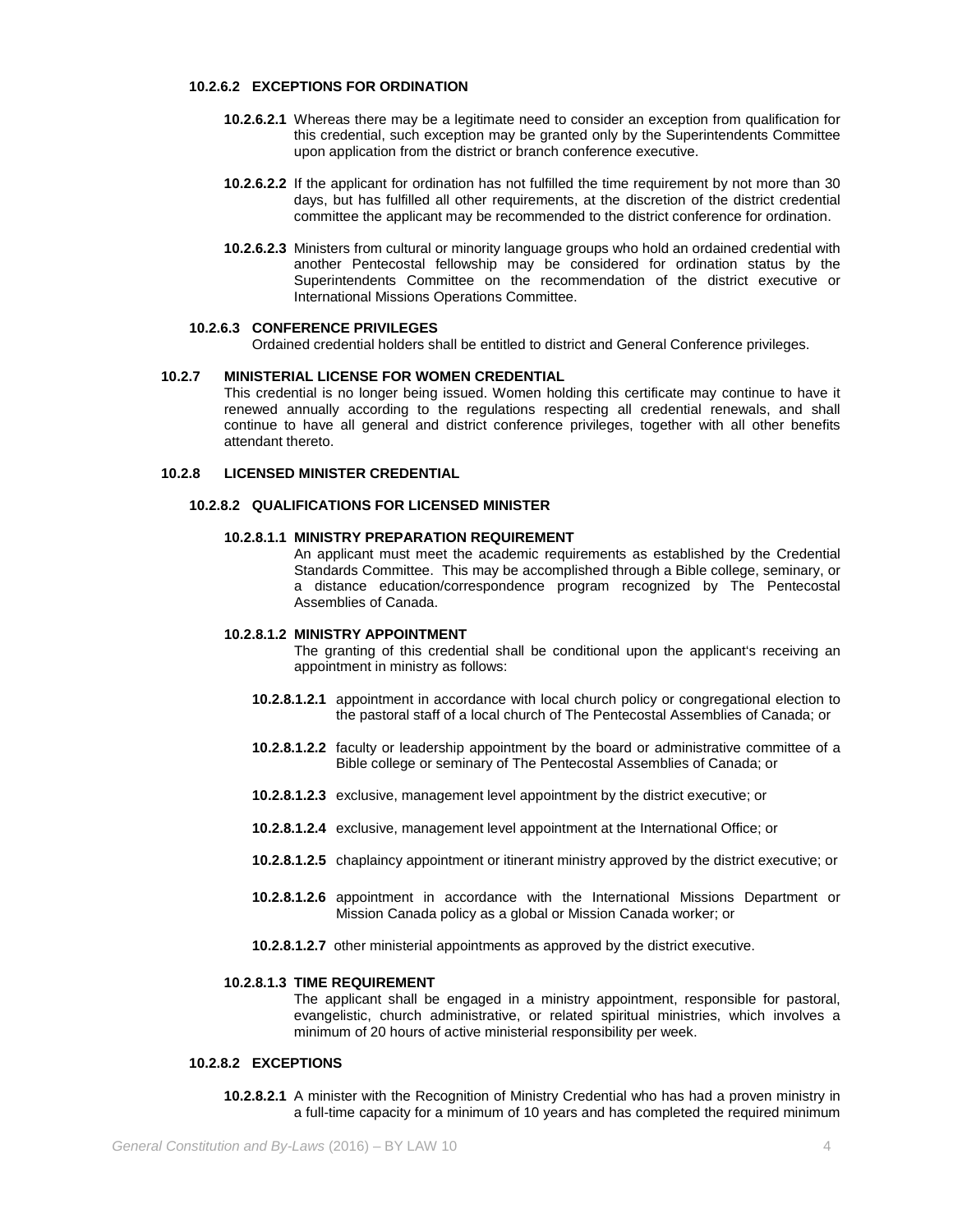core credentialing courses may be recommended to the Superintendents Committee for Licensed Minister Credential leading to ordination without further approval by the Superintendents Committee upon an appropriate application to and approval by the district executive or International Missions Operations Committee.

- **10.2.8.2.2** Ministers from aboriginal, cultural or minority language groups who have a proven ministry and have held the Recognition of Ministry Credential for three years may be reclassified to Licensed Minister Credential when it is determined by the district credentials committee that language deficiency restricts the minister from completing the approved academic programs required for credentials and there is no alternative academic program available in the language of the minister. The basic qualifications shall consist of the evidence of a proven ministry and the three-year period of full and continuous ministry.
- **10.2.8.2.3** Whereas there may be a legitimate need to consider an exception from qualification for this credential, such exception may be granted only by the Superintendents Committee upon application from the district or branch conference executive.

### **10.2.8.3 EXEMPTIONS**

In recognizing that the evident call of God may rest upon candidates for the ministry who are unable to fulfill the educational requirements as previously outlined, the following policy and procedure may be applied by a district executive or International Missions Operations Committee in granting exemption to the following categories:

candidates who are 30 years of age or more who have not secured a high school diploma or the acceptable equivalent for admission to an approved Bible college level education program, or

candidates who are 45 years of age or more.

Candidates must provide the recommendation of their home church pastor, evidence of involvement in Christian service in their home church, and show promise of capable ministerial service to an interviewing committee established by a district or conference executive.

Such person(s) may be approved for enrollment in a special program approved by the Superintendents Committee and upon completion may qualify for a Licensed Minister Credential.

#### **10.2.8.4 CONFERENCE PRIVILEGES**

Licensed Minister credential holders shall be entitled to district conference privileges. Licensed Minister credential holders may be entitled to General Conference privileges as outlined in Article 7.1.

### **10.2.9 DEACONESS CREDENTIAL**

This credential is no longer being issued. Women holding this credential may continue to have it renewed annually upon being engaged in preaching, or in church visitation ministry, or as an active partner with their husbands in ministry, and shall continue to have all district conference privileges, together with all other benefits attendant thereto.

### **10.2.10 RECOGNITION OF MINISTRY CREDENTIAL**

### **10.2.10.1 QUALIFICATION FOR RECOGNITION OF MINISTRY CREDENTIAL**

- **10.2.10.1.1 MINISTRY PREPARATION REQUIREMENT** Recognition of Ministry Credential may be granted to persons who have completed the required credentialing courses from the ministerial course of studies which have been approved by the General Executive.
- **10.2.10.1.2 MINISTRY APPOINTMENT -** The granting of this credential shall be conditional upon the applicant's receiving an appointment in ministry as follows:
	- **10.2.10.1.2.1** appointment in accordance with local church policy or congregational election to the pastoral staff of a local church of The Pentecostal Assemblies of Canada; or
	- **10.2.10.1.2.2** faculty or leadership appointment by the board or administrative committee of a Bible college or seminary of The Pentecostal Assemblies of Canada, or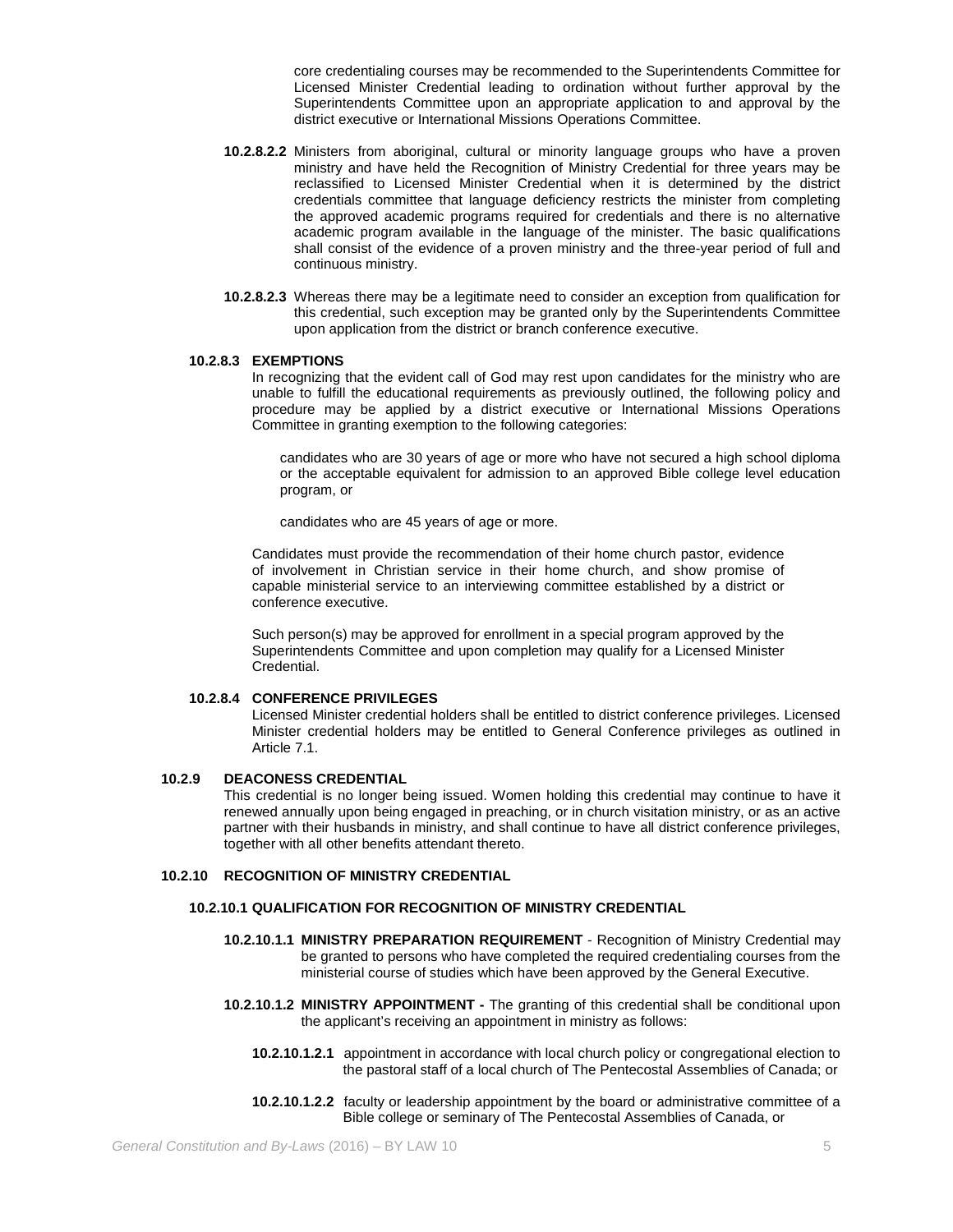- **10.2.10.1.2.3** exclusive, management level appointment by the district executive; or
- **10.2.10.1.2.4** exclusive, management level appointment at the International Office; or
- **10.2.10.1.2.5** chaplaincy appointment or itinerant ministry approved by the district executive; or
- **10.2.10.1.2.6** appointment in accordance with the International Missions Department or Mission Canada policy as a global or Mission Canada worker; or
- **10.2.10.1.2.7** other ministerial appointments as approved by the district executive.
- **10.2.10.1.3 TIME REQUIREMENT -** The applicant shall be engaged in a ministry appointment, responsible for pastoral, evangelistic, church administrative, or related spiritual ministries, which involves a minimum of 20 hours of active ministry responsibility per week.

### **10.2.10.2 EXCEPTIONS**

- **10.2.10.2.1** Persons who hold the Ministry Related Credential for five or more years of proven pastoral ministry may, upon an appropriate application to and approval by the district executive or International Missions Operations Committee, be granted the Recognition of Ministry Credential. This exception shall be granted only when the applicant has completed the required courses approved by the Superintendents Committee and has some other pertinent professional qualification. This credential exception shall be granted only to those 30 years of age or older.
- **10.2.10.2.2** This credential may also be granted to a minister of proven character from an aboriginal, cultural or minority language group, who gives indication of leadership qualities and the call of God, who is active in the ministry and has not been able to complete the required academic program leading to a credential because of language deficiency and the absence of an alternative academic program available in the language of the applicant.
- **10.2.10.2.3** Whereas there may be a legitimate need to consider an exception from qualification for this credential, such exception may be granted only by the Superintendents Committee upon application from the district or branch conference executive.
- **10.2.10.2.4** When a credential holder who does not meet the academic qualifications required for the Recognition of Ministry credential holds the position of a Senior Pastor, the district shall request an exemption to reclassify the credential holder to the Recognition of Ministry credential. This shall be effective for the length of time the credential holder fills the ministry position of a Senior Pastor.

The credential holder shall be reclassified to Ministry Related when they cease to hold the position of Senior Pastor for which the exemption was granted.

**10.2.10.3 CONFERENCE PRIVILEGES -** Recognition of Ministry credential holders shall be entitled to district conference privileges. Recognition of Ministry credential holders may be entitled to General Conference privileges as outlined in Article 7.1.

# **10.2.11 MINISTRY RELATED CREDENTIAL**

# **10.2.11.1 QUALIFICATIONS FOR MINISTRY RELATED CREDENTIAL**

- **10.2.11.1.1 MINISTRY PREPARATION REQUIREMENT** Persons who serve in ministry positions, other than senior pastor, and who do not have the academic qualifications required for the Recognition of Ministry Credential may be granted the Ministry Related Credential.
- **10.2.11.1.2 MINISTRY APPOINTMENT -** The granting of this credential shall be conditional upon the applicant receiving an appointment in ministry as follows:
	- **10.2.11.1.2.1** appointment in accordance with local church policy or congregational election to the pastoral staff of a local church of The Pentecostal Assemblies of Canada; or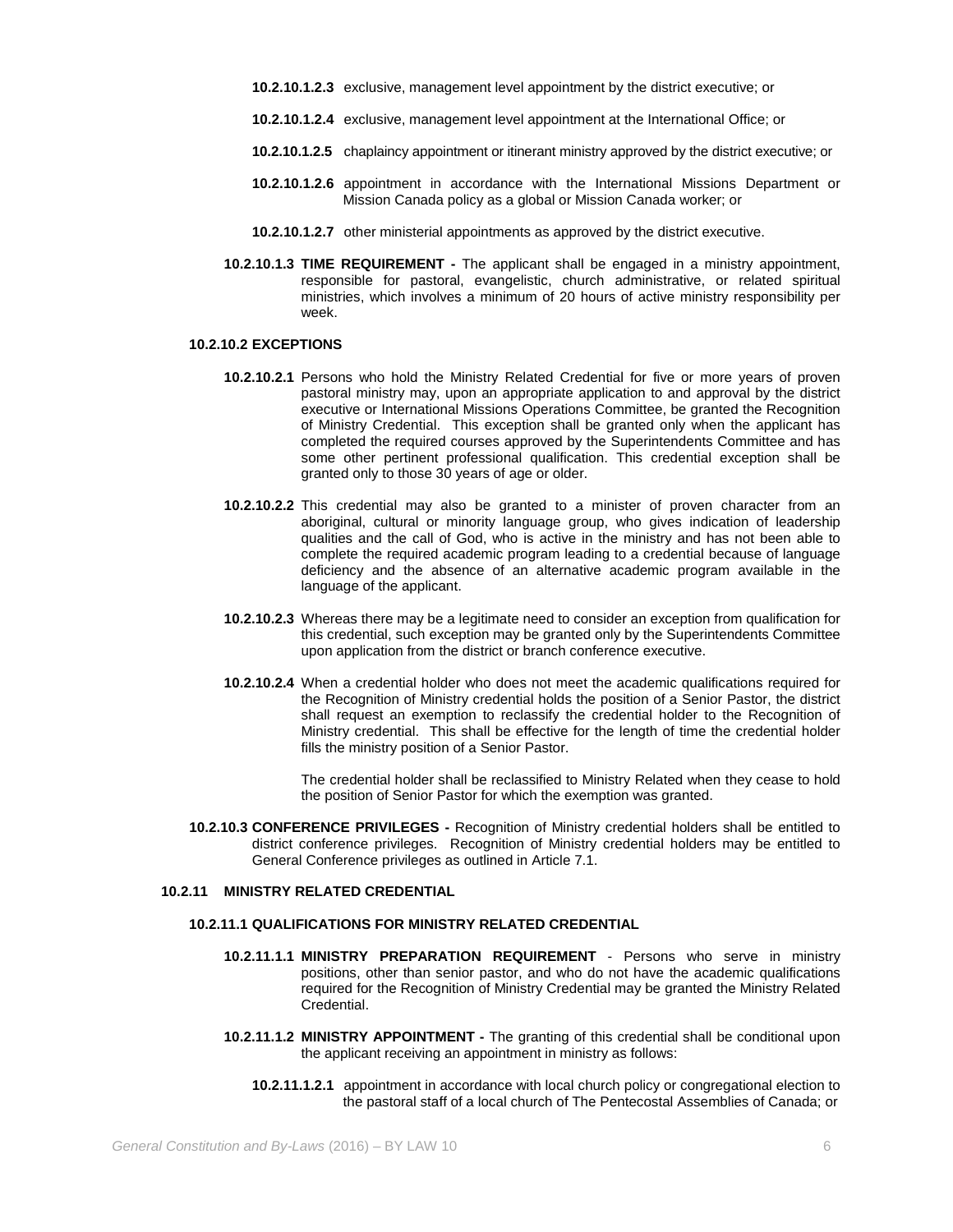- **10.2.11.1.2.2** faculty or leadership appointment by the board or administrative committee of a Bible college or seminary of The Pentecostal Assemblies of Canada; or
- **10.2.11.1.2.3** exclusive, management level appointment by the district executive; or
- **10.2.11.1.2.4** exclusive, management level appointment at the International Office; or
- **10.2.11.1.2.5** chaplaincy appointment or itinerant ministry approved by the district executive; or
- **10.2.11.1.2.6** appointment in accordance with the International Missions Department or Mission Canada policy as a global or Mission Canada worker; or
- **10.2.11.1.2.7** other ministerial appointments as approved by the district executive.
- **10.2.11.1.3 TIME REQUIREMENT** The applicant shall be engaged in a ministry appointment, responsible for pastoral, evangelistic, church administrative, or related spiritual ministries, which involves a minimum of 20 hours of active ministry responsibility per week.

# **10.2.11.2 EXCEPTIONS**

- **10.2.11.2.1** This credential may be granted to those who are active partners with their credentialed spouses in ministry.
- **10.2.11.2.2** This credential shall be granted to applicants meeting the academic qualifications for other grades of credentials but desire an entry level credential to fulfill a ministry gift of evangelism. Following the first calendar year when the preaching requirement for maintaining credentials is met in a recognized itinerant ministry setting, the credential shall be upgraded to Licensed Minister Credential or Recognition of Ministry Credential depending on the qualifications of the applicant.
- **10.2.11.2.3** This credential may also be granted to lay people of proven character who have preaching or specialized ministry opportunities outside their local church and who are not engaged in full-time ministry or are in charge of an assembly. To qualify for and maintain this credential exception requires a minimum of 12 preaching engagements per year. Such persons must be members of a local assembly affiliated with The Pentecostal Assemblies of Canada and have the recommendation of their pastor.
- **10.2.11.2.4** Whereas there may be a legitimate need to consider an exception from qualification for this credential, such exception may be granted only by the Superintendents Committee upon application from the district or branch conference executive.

#### **10.2.11.3 CREDENTIAL LIMITATIONS**

- **10.2.11.3.1** This credential is limited in that it does not provide district conference privileges, except in districts whose constitutions have been amended to permit conference privileges. When the holder of this credential is married to a credential holder who has district conference privileges, the holder shall also have district conference privileges.
- **10.2.11.3.2** Holders of this credential shall not be eligible for appointment to district conference as a lay delegate.

### **10.2.12 PROVISIONAL CREDENTIALS**

A credential holder who qualifies for Ordained Credential, Licensed Minister Credential or Recognition of Ministry Credential, and who is newly transferred into The Pentecostal Assemblies of Canada as provided in By-Law 10.4.2.5, or whose credential has been reinstated under By-Law 10.7.4, shall be classified as provisional credential status. Credential holders with provisional status under By-Law 10.4.2.5 and By-Law 10.7.4 shall have their credentials reviewed by the district executive or International Missions Operations Committee after one year, prior to issuance of regular credential status. Credential holders with provisional status shall not have the privilege of General Conference or district conference participation, but shall be eligible for all other benefits of The Pentecostal Assemblies of Canada.

### **10.3 ISSUING OF CREDENTIALS**

**10.3.1** The National Credentials Committee shall issue the approved credentials.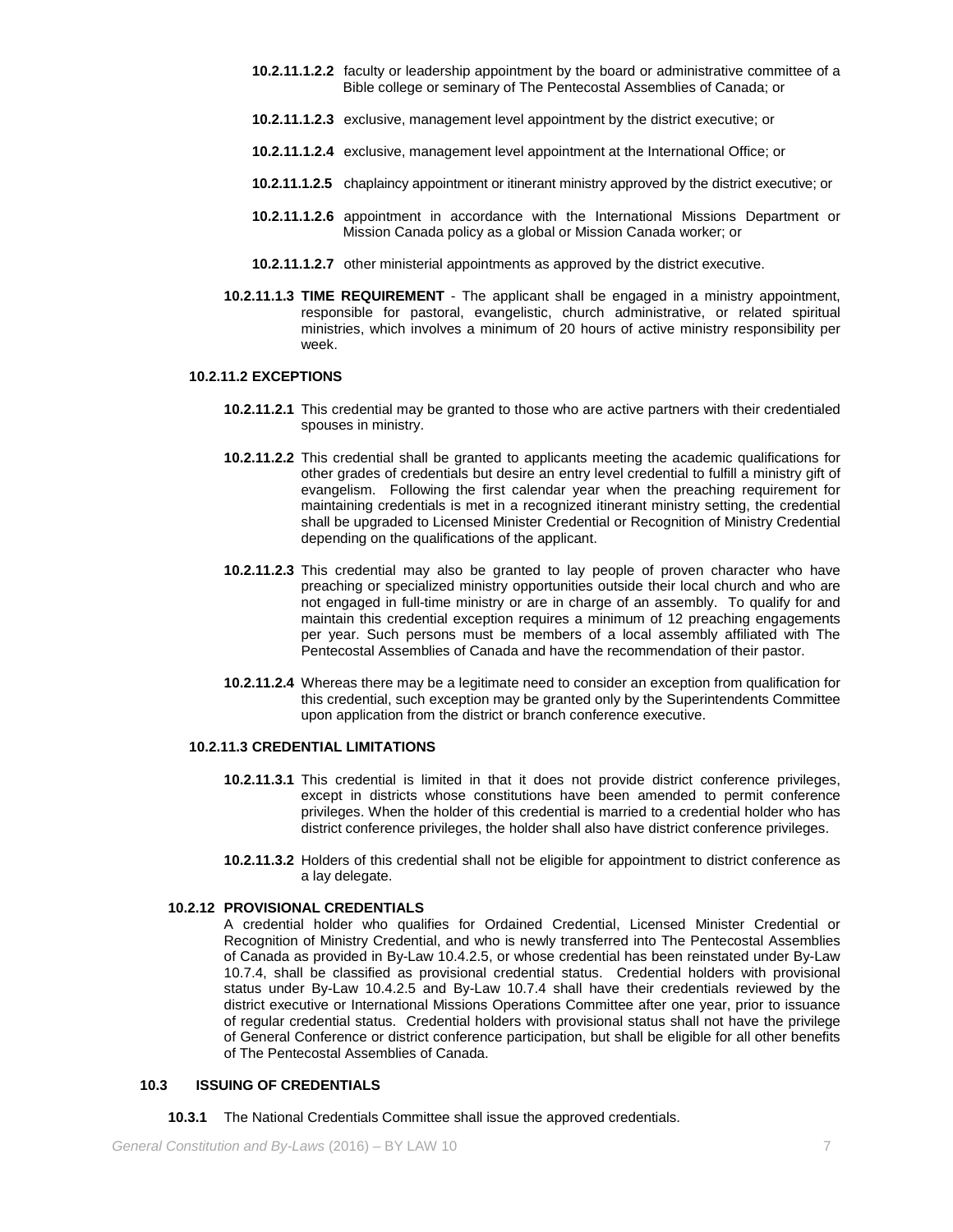- **10.3.2** All initial applications for credentials, except those which relate to divorce and remarriage issues, must be made on a completed application form to be submitted to the district conference credentials committee for district conference approval.
- **10.3.3** Initial applications for credentials by individuals who have been divorced and remarried, or by credential holders of other organizations who have been divorced and remarried and wish to transfer their credentials, shall complete the special application form to be submitted to the National Credentials Review Committee.
- **10.3.4** The National Credentials Committee shall issue credentials to those who meet the requirements of the *General Constitution and By-Laws* and who have been recommended and approved by the district executive that may act on behalf of the district conference.
- **10.3.5** All ministers must hold their credentials with the district in which they reside, except if the pastor's residence is across a district boundary from the congregation they serve, in which case the location of the church is the determining factor. Credential holders working at the International Office may choose to hold credentials in any district. Members of Bible college administration or faculties may hold credentials in any of the sponsoring districts of the school. Such credential holders may remain eligible for district ministry appointments or elections in the district in which they hold credentials. Credential holders who are 60 years of age or older and have retired from active fulltime ministry may hold their credentials in any district within the fellowship, regardless of residence. Ordained ministers on full-time study leave as provided in By-Law 10.5.7.3 may retain their credentials in their home district.

# **10.3.6 GLOBAL WORKER APPOINTMENTS**

Global worker applicants who hold no district credentials shall obtain such from their home district before the global worker appointment is granted by the International Missions Operations Committee.

Persons under appointment by the International Missions Operations Committee shall have their credentials transferred to the department of the International Office responsible for international missions, but they shall continue to have voting privileges in their credentialing district.

Global workers eligible for a change in their grade of credential shall make application to the International Missions Operations Committee for reclassification. Any exceptions shall be referred to the Superintendents Committee.

#### **10.3.6.1 EXCEPTIONS**

The International Missions Operations Committee will ensure that those being approved for global worker appointment hold ministerial credentials with The Pentecostal Assemblies of Canada or be one whom the International Missions Operations Committee approves, as defined by International Missions policy

### **10.3.7 MISSION CANADA WORKER APPOINTMENTS**

Mission Canada worker applicants who hold no district credentials shall obtain such from their home district before the Mission Canada worker appointment is granted by the Mission Canada Committee.

Persons under appointment by the Mission Canada Committee shall hold their credentials with their credentialing district.

**10.3.8** Applicants whose credentials have been resigned, non-renewed or dismissed and who are now applying for reinstatement with The Pentecostal Assemblies of Canada must make application through the last district with which they were associated or the department of the International Office responsible for international missions. If the credential has been dismissed a new application must be completed. Upon receipt of a completed application from a former credential holder living in another district, if the district executive of the former district or International Missions Operations Committee in the case of a former global worker perceives no reason why the applicant may not be approved, the application may be forwarded to the superintendent of the district in which the applicant resides for processing and interview.

### **10.4 TRANSFERS**

The Executive Officers and District Officers and their respective appointees, may share information in a credential holder's file that pertains to the credential holder's fitness for ministry, subject to the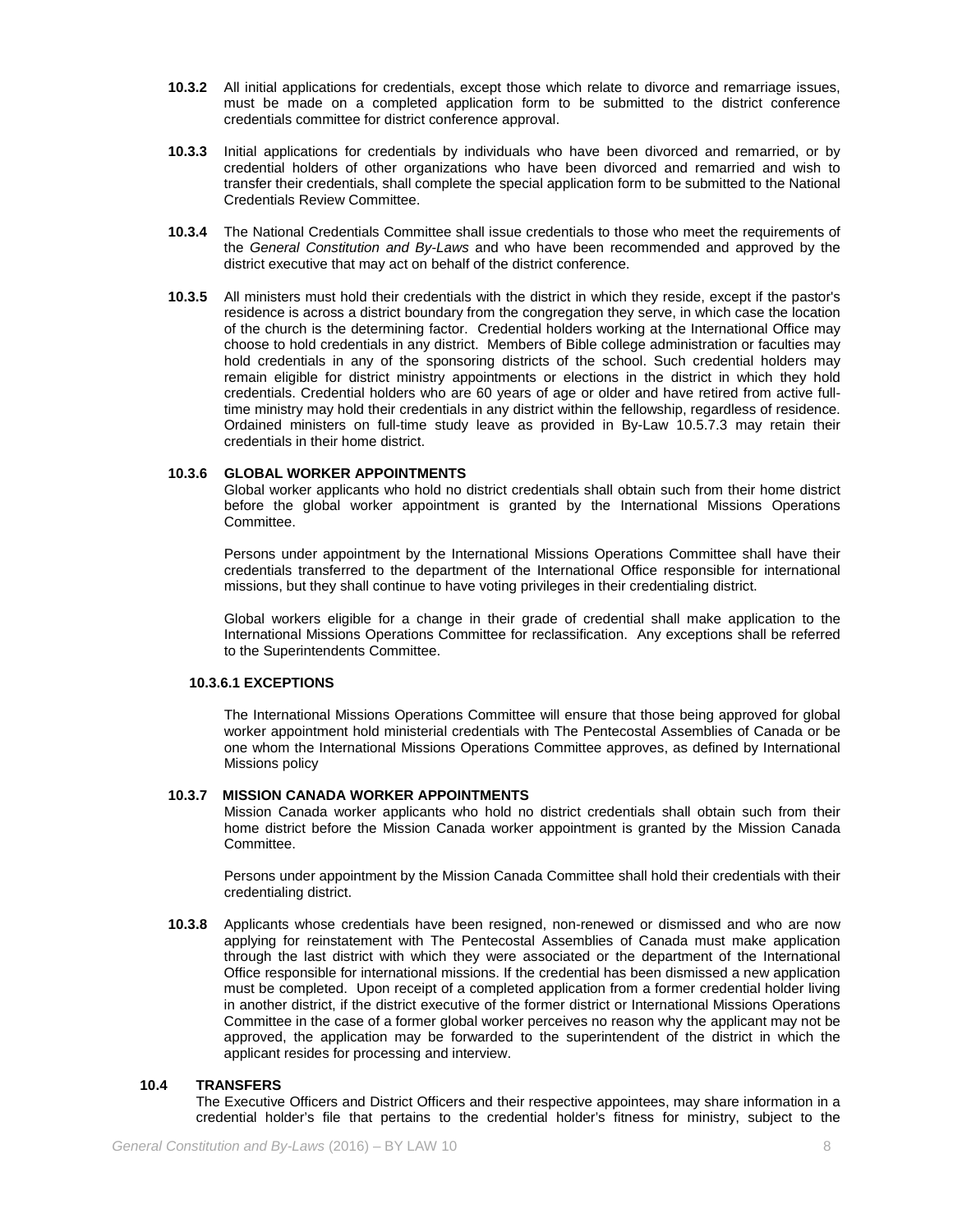directions contained in By-Law 10.6.17.1. The term "credential holder's file" includes files maintained for both credentialed ministers and applicants for ministerial credentials.

### **10.4.1 TRANSFERS OUT TO OTHER PENTECOSTAL ASSEMBLIES OF CANADA DISTRICTS OR FELLOWSHIPS**

- **10.4.1.1** When credential holders move from one district to another in Canada, their credential shall be transferred as outlined in By-Law 10.3.5. The transfer shall be sent to the International Office, and the records shall be adjusted accordingly.
- **10.4.1.2** When credential holders move out of Canada or to Newfoundland, they should apply for a transfer of credentials.
- **10.4.1.3** When credential holders receive appointment by the department of the International Office responsible for international missions, their credential shall automatically be transferred from the district to the International Office.

# **10.4.2 TRANSFERS INTO A DISTRICT OF THE PENTECOSTAL ASSEMBLIES OF CANADA**

- **10.4.2.1** When a global worker returns to Canada with the intention of remaining in Canada, their credential shall automatically be transferred to the district of their residence, and the department of the International Office responsible for international missions shall be authorized to grant a transfer in keeping with the credential held by the global worker.
- **10.4.2.2** Credential holders transferring in from one of The Pentecostal Assemblies of Canada districts shall be accepted by another of The Pentecostal Assemblies of Canada districts. The new district shall provide appropriate consideration of constitutional requirements relative to a ministry appointment.
- **10.4.2.3** When a former credential holder of The Pentecostal Assemblies of Canada has formerly engaged in ministry outside of The Pentecostal Assemblies of Canada, they shall have their credential approved for transfer to the current district upon a letter of reference from the last district in The Pentecostal Assemblies of Canada with which they held their credential.

Where a minister transferring in has previously held a valid The Pentecostal Assemblies of Canada credential within 36 months prior to the date of the requested transfer in, they may be exempt from completing the initial application for credentials, and shall instead complete a declaration that they have read and agree to abide by the provisions of By-Law 10 and the *Statement of Fundamental and Essential Truths*.

- **10.4.2.4** Ministers from other church organizations who have been divorced and remarried and who wish to transfer to The Pentecostal Assemblies of Canada shall complete the special application form to be submitted to the National Credentials Review Committee. Approved applicants for transfer shall be referred to the district executive for further processing.
- **10.4.2.5** All ministers transferring shall complete the required courses of study and The Pentecostal Assemblies of Canada *Application for Ministerial Credentials* for our records, including the credential exam and academic transcripts, and a letter of reference from their current church organization. Before receiving credentials they shall allow a copy of their former credentials and, if applicable, their ordination certificate, to be made available for the files of The Pentecostal Assemblies of Canada. Credential holders accepted for transfer from other church organizations may have a provisional credential status for one year before credential transfer is confirmed.
- **10.4.2.6** An inactive credential holder may be transferred to a new district by action of the home district.

### **10.5 CREDENTIAL REGULATIONS**

- **10.5.1** Credential qualifications required to receive a ministerial credential, as outlined in By-Law 10.2, are also the basis for retaining a ministerial credential.
- **10.5.2** A credential holder with The Pentecostal Assemblies of Canada may hold concurrent credentials with another organization(s) only upon the recommendation of the district executive or International Missions Operations Committee and approval of the Superintendents Committee.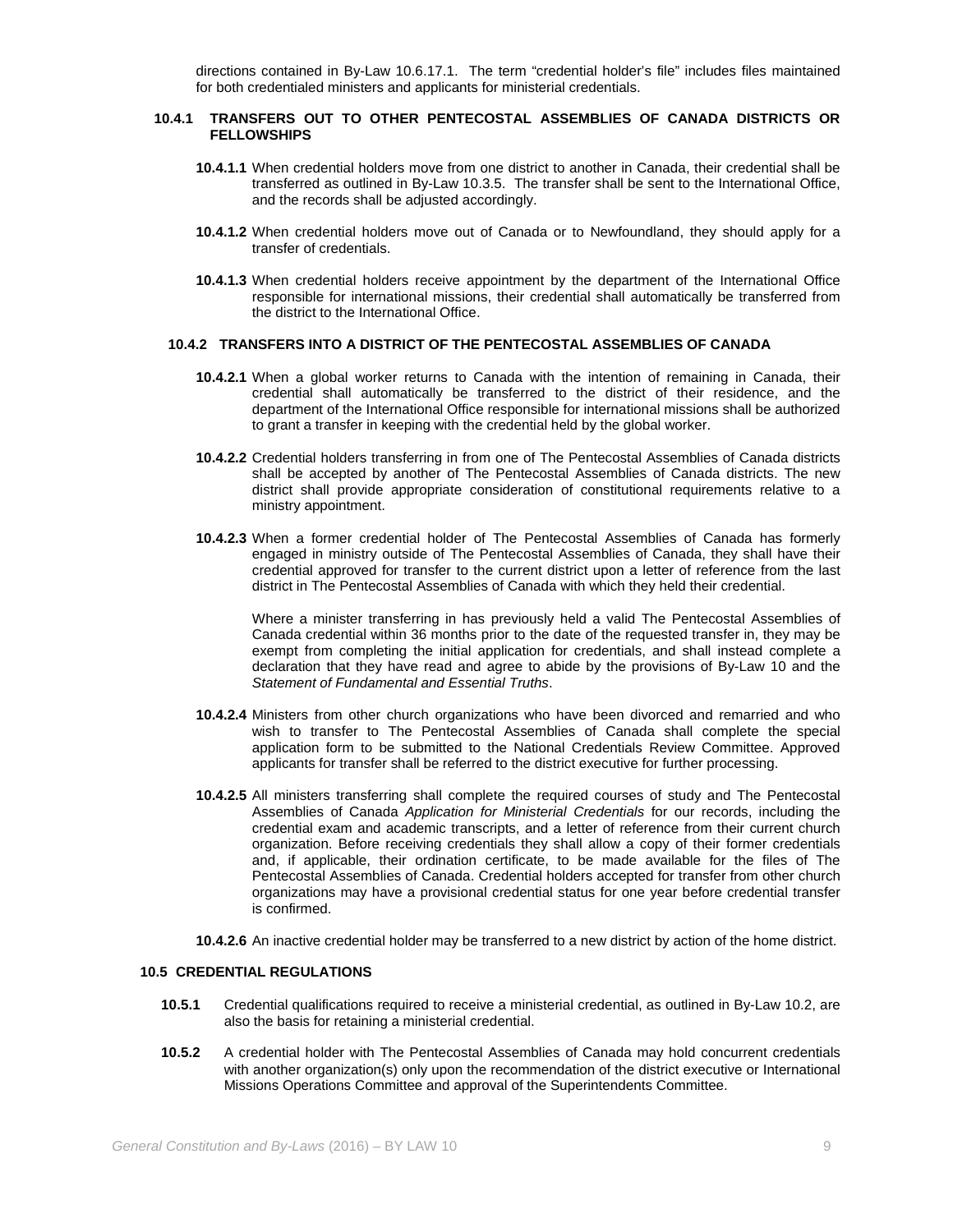- **10.5.3** Current credentials are issued only to credential holders approved by the district and who have sent the completed annual questionnaire to the International Office, together with the required fee. The annual assessment for credentials shall be set by the Superintendents Committee.
- **10.5.4** In the event of the announced desire of credential holders to resign their credentials or not renew their credentials, their resignation of credentials shall be approved or the credential shall not be renewed provided that there are no allegations of wrongdoing. In the event that there are allegations that indicate that disciplinary action may be required, an investigation shall be initiated in accordance with By-Law 10.6.6.
- **10.5.5** It is recommended that credential holders do not invite into the church or community for official public preaching, teaching, or evangelistic ministries any person or persons who are divorced and remarried and have a living former spouse or who are married to such a person, unless such person holds ministerial credentials with a religious organization recognized by The Pentecostal Assemblies of Canada.
- **10.5.6** No credential holder shall knowingly invite into the church or community for official public preaching, teaching, or evangelistic ministries any person or persons whose credentials are under suspension or who have had their credentials dismissed in accordance with By-Law 10.6.2. Any violation of this regulation shall result in a review of the matter by the district executive or International Missions Operations Committee, and disciplinary actions shall be taken as deemed warranted.
- **10.5.7** In order to maintain active standing:
	- **10.5.7.1** Ordained ministers, with fewer than 30 years of credentialed ministry or who are under 60 years of age, who serve as senior pastors or itinerant ministers, must preach at least 15 times a year.
	- **10.5.7.2** Licensed Ministers and persons holding a Ministerial License for Women Credential, who serve as senior pastors or itinerant ministers, must preach at least 10 times a year.
	- **10.5.7.3** Credential holders who are engaged in national, district, or local church administrative work, or are members of a Bible college staff, or duly appointed chaplains, or are registered as fulltime students in furtherance of their education (maximum three years), or are engaged in specialized ministries, which include music, counseling, media and creative ministry, and ministries that focus on particular age, gender, interest, or cultural groups must fulfill their duties in accordance with the terms of their appointment.
	- **10.5.7.4** Credential holders serving in non-Pentecostal Assemblies of Canada ministries maintain their credentials by fulfilling the responsibilities assigned by the boards of their respective organizations.
	- **10.5.7.5** A credential holder with Recognition of Ministry Credential or Ministry Related Credential must be actively engaged in ministerial functions and hold a ministerial position that is recognized by the district executive or International Missions Operations Committee in order to maintain active standing.
	- **10.5.7.6** A district executive or International Missions Operations Committee shall allow appropriate time before inactivating a credential for those in transition between pastorates or ministry positions and who are actively seeking placement.
	- **10.5.7.7** District executives or the International Missions Operations Committee, at their discretion, are authorized to review the circumstances of any credential holder who is currently engaged in full-time or part-time secular work and if, in the opinion of either of these committees, there is evidence that the individual is not engaged primarily in Christian ministry or does not meet the minimum preaching requirement for retention of active standing, the name of such a person shall be placed on the inactive list.
	- **10.5.7.8** After a period of two years, a credential holder whose name is on the inactive list shall have their credential non-renewed unless the credential holder has had a continuous credentialed ministry of 15 years or more, in which case the person may remain indefinitely on the inactive list. All credential holders whose credentials are inactivated shall fill out the annual renewal questionnaire and submit the annual fee required to stay on the inactive list. Otherwise their credentials shall be non-renewed.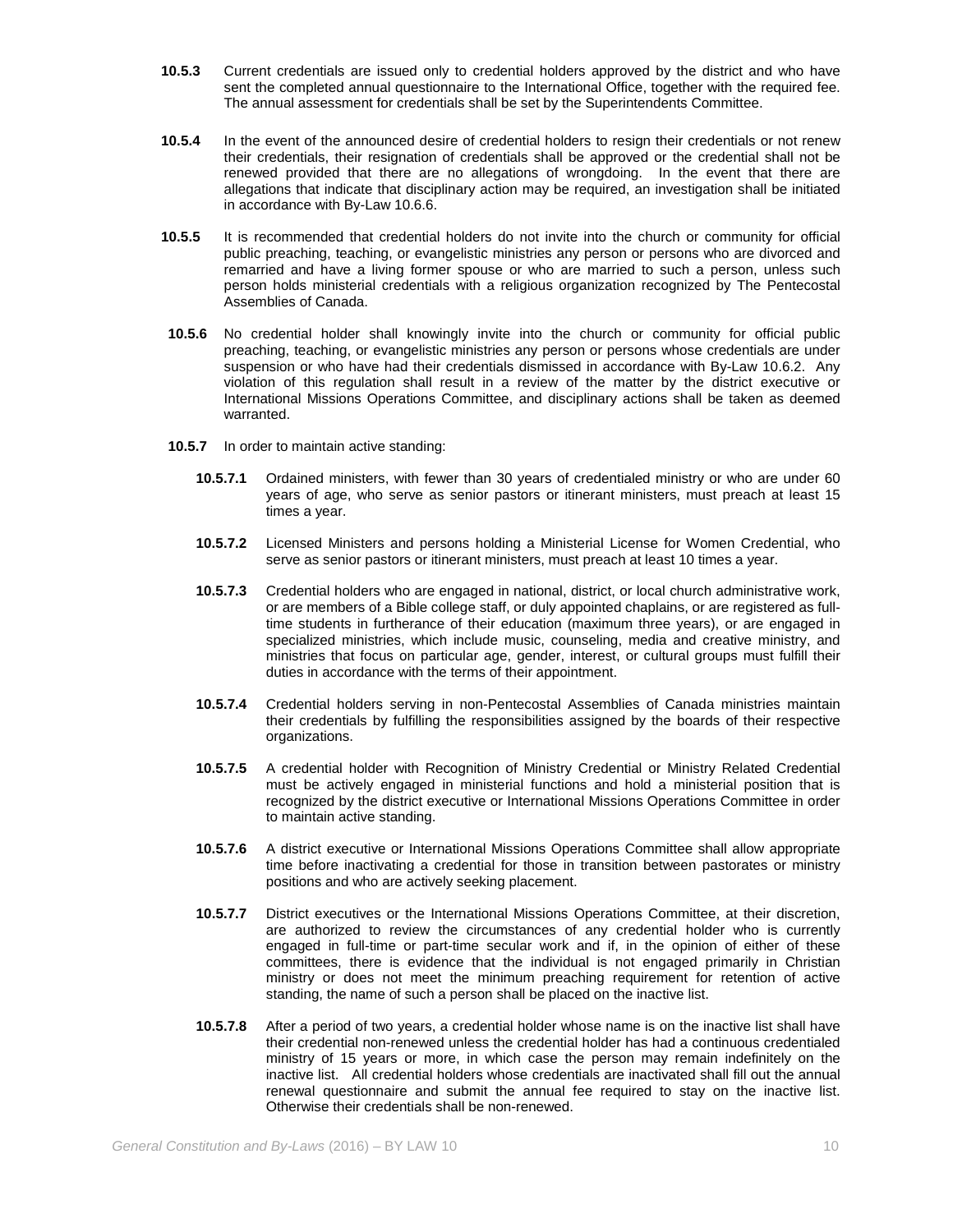- **10.5.7.9** In that an inactive status is still a valid credential with The Pentecostal Assemblies of Canada, all who are so classified shall be obligated to abide by the *Statement of Fundamental and Essential Truths* and be subject to the *General Constitution and By-Laws* in order to maintain good standing.
- **10.5.7.10** Credential holders whose names appear on the inactive list or who are under suspension shall not have the privilege of General Conference or district conference participation, but may retain other benefits of The Pentecostal Assemblies of Canada such as pension and insurance. Exceptions for those on the inactive list may be made by the Superintendents Committee in session for persons who have held credentials for 30 years or more.
- **10.5.7.11** An inactive credential may be reactivated upon a written request by the credential holder and approval by the district executive or International Missions Operations Committee subject to updating of current files and an interview by the district executive or International Missions Operations Committee if the credential has been inactive for more than three years.
- **10.5.7.12** Credential holders under suspension shall complete the annual Credential Renewal Application in accordance with the provision of By-Law 10.5.8.
- **10.5.7.13** Senior pastors shall complete the Annual Church Life Report as a mandatory part of their Annual Credentials Renewal Application.
- **10.5.7.14** Credential holders over 60 years of age who are retired may retain their credentials by regular renewal of credentials and payment of the annual fee. Those 65 years of age and over and not employed in active ministry are not required to submit annual credential fees, but are required to complete the annual questionnaire.
- **10.5.7.15** Credential holders on permanent disability may retain active credentials with regular conference privileges provided the credentials are renewed. Credential holders on permanent disability are not required to submit annual credential fees with the application for annual renewal of credentials.
- **10.5.7.16** Credential holders on maternity/paternity leave may retain active credentials with regular conference privileges provided the credentials are renewed. However, time spent on maternity/paternity leave will not be included in the time requirement for ordination.
- **10.5.8** Should a credential holder fail to renew their credential by the annual credential renewal date, the General Secretary Treasurer shall inform the individual by letter that if the credential is not renewed within 60 days, it shall be deemed non-renewed as of that date. A copy of the letter shall be sent to the District Superintendent and the Executive Director for International Missions. If the credential is not renewed within 60 days the General Secretary Treasurer shall notify the District Superintendent and the Executive Director for International Missions, and the credential in question shall be non-renewed.
- **10.5.9** The annual Credential Renewal Application shall call for a contribution to the Ministers Assistance Fund. The minimum amount shall be as recommended from time to time by the General Executive. The Ministers Assistance Fund shall provide emergency relief for credential holders upon request by the District Superintendent or the Executive Director for International Missions to the Executive Officers Committee who shall administer the fund and its distribution.
- **10.5.10** All initial applicants for credentials shall present a completed criminal record check from the appropriate legal authorities. Successful applicants for credentials shall not have been found guilty of a sexual offense involving a child or young person as defined in the *Criminal Code* of Canada or the criminal records department in the nation in which they serve.
- **10.5.11** All credential holders shall regularly attend one of The Pentecostal Assemblies of Canada churches, except by specific application to and approval of the district executive or International Missions Operations Committee.

### **10.6 DISCIPLINE**

### **10.6.1 THE NATURE AND PURPOSES OF DISCIPLINE**

Discipline is an application of scriptural principles that guide conduct and lifestyle. The aims of discipline are that God may be honored, that the purity and welfare of the ministry may be maintained, and that those under discipline may be brought to repentance and restoration.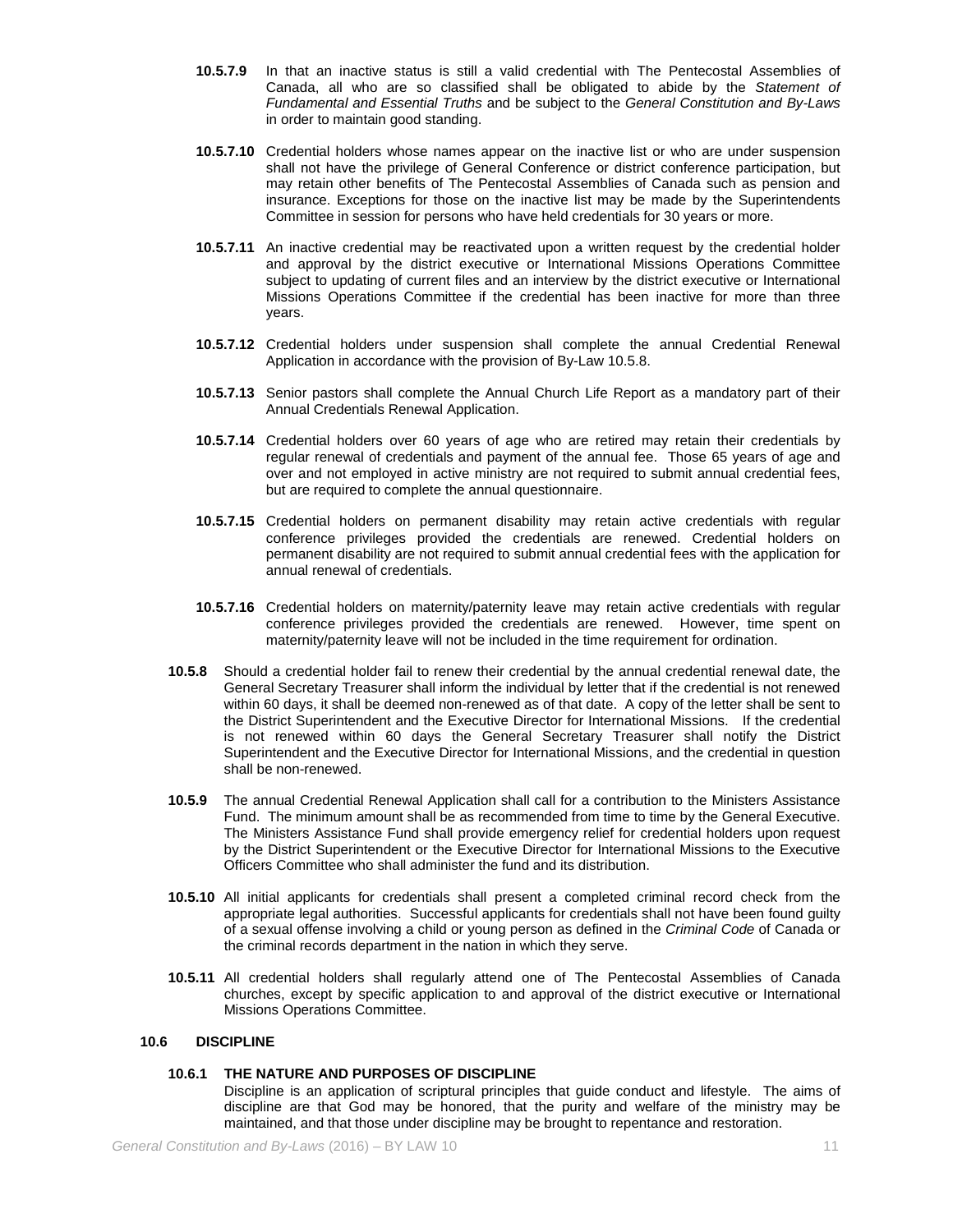Discipline is to be administered for the restoration of the minister, while fully providing for the protection and advancement of the spiritual welfare of our local assemblies. It is to be redemptive in nature as well as corrective, and is to be exercised as under a dispensation of both justice and mercy. The following actions shall be proceeded with only after all other avenues of Christian counsel and admonition have been attempted.

#### **10.6.2 CAUSES OF DISCIPLINARY ACTION**

**10.6.2.1** Credential holders shall be expected to maintain biblical standards of holiness, guarding their lives against conformity to the world in appearance, in selfish ambition, in carnal attitudes and evil associations, and always, as ministers of the gospel of Jesus Christ, shall seek to conform to the positive virtues of love, mercy, and forgiveness as taught by the Lord.

Credential holders shall be expected to refrain from "acts of the sinful nature: sexual immorality, impurity and debauchery, idolatry and witchcraft; hatred, discord, jealousy, fits of rage, selfish ambition, dissensions, factions and envy; drunkenness, orgies, and the like" (Galatians 5:19-21 NIV). Sexual immorality shall be interpreted to mean common-law marital relationships, premarital and extramarital sexual relationships (1 Corinthians 6:15-18; 7:1-2; 1 Thessalonians 4:3-8; Hebrews 13:4), and all forms of homosexual activity, along with other practices deemed inexcusable for Christian conduct, and which place a person under God's judgment (Romans 1:26-2:11).

- **10.6.2.1.1** Violation of Biblical mandates as stated in this *General Constitution and By-Laws* may give just cause for disciplinary action.
	- **10.6.2.1.1.1** Any moral failure involving sexual misconduct (including but not limited to heterosexual or homosexual activity, incest and sexual assault).
	- **10.6.2.1.1.2** Any moral failure of a sexual nature (including but not limited to improper physical contact, sexual exploitation or harassment, pornography, and any sexual conduct or advocacy of sexuality unbecoming a credential holder).
	- **10.6.2.1.1.3** Any moral or ethical failure other than sexual misconduct or any conduct unbecoming to a credential holder (including but not limited to deception, fraud, theft, assault, and drunkenness).
	- **10.6.2.1.1.4** The propagation of doctrines and practices contrary to those set forth in the *Statement of Fundamental and Essential Truths* of The Pentecostal Assemblies of Canada.
- **10.6.2.2** In keeping with "*the royal law found in Scripture, 'Love your neighbor as yourself*,'" (James 2:8 NIV) and Paul's use of his freedom outlined in 1 Corinthians 9:19-23 NIV, "*Though I am free and belong to no one, I have made myself a slave to everyone, to win as many as possible. To the Jews I became like a Jew, to win the Jews. To those under the law I became like one under the law (though I myself am not under the law), so as to win those under the law. To those not having the law I became like one not having the law (though I am not free from God's law but am under Christ's law), so as to win those not having the law. To the weak I became weak, to*  win the weak. I have become all things to all people so that by all possible means I might save *some. I do all this for the sake of the gospel, that I may share in its blessings*".

Credential holders shall be expected to live by the principles of servant leadership and limit their liberties for the sake of others.

Violation of the principles of servant leadership and other actions that may bring reproach to the name and cause of Christ, may be just cause for disciplinary action. This includes but is not limited to:

- **10.6.2.2.1** Failure to honour The Pentecostal Assemblies of Canada Ministers Code of Ethics and generally accepted ministerial courtesy.
- **10.6.2.2.2** A contentious or non-cooperative spirit, an assumption of dictatorial authority, or an arbitrary rejection of district (or International Missions Operations Committee in the case of global workers) counsel and direction.
- **10.6.2.2.3** The use of tobacco and the non-medical use of mood altering substances.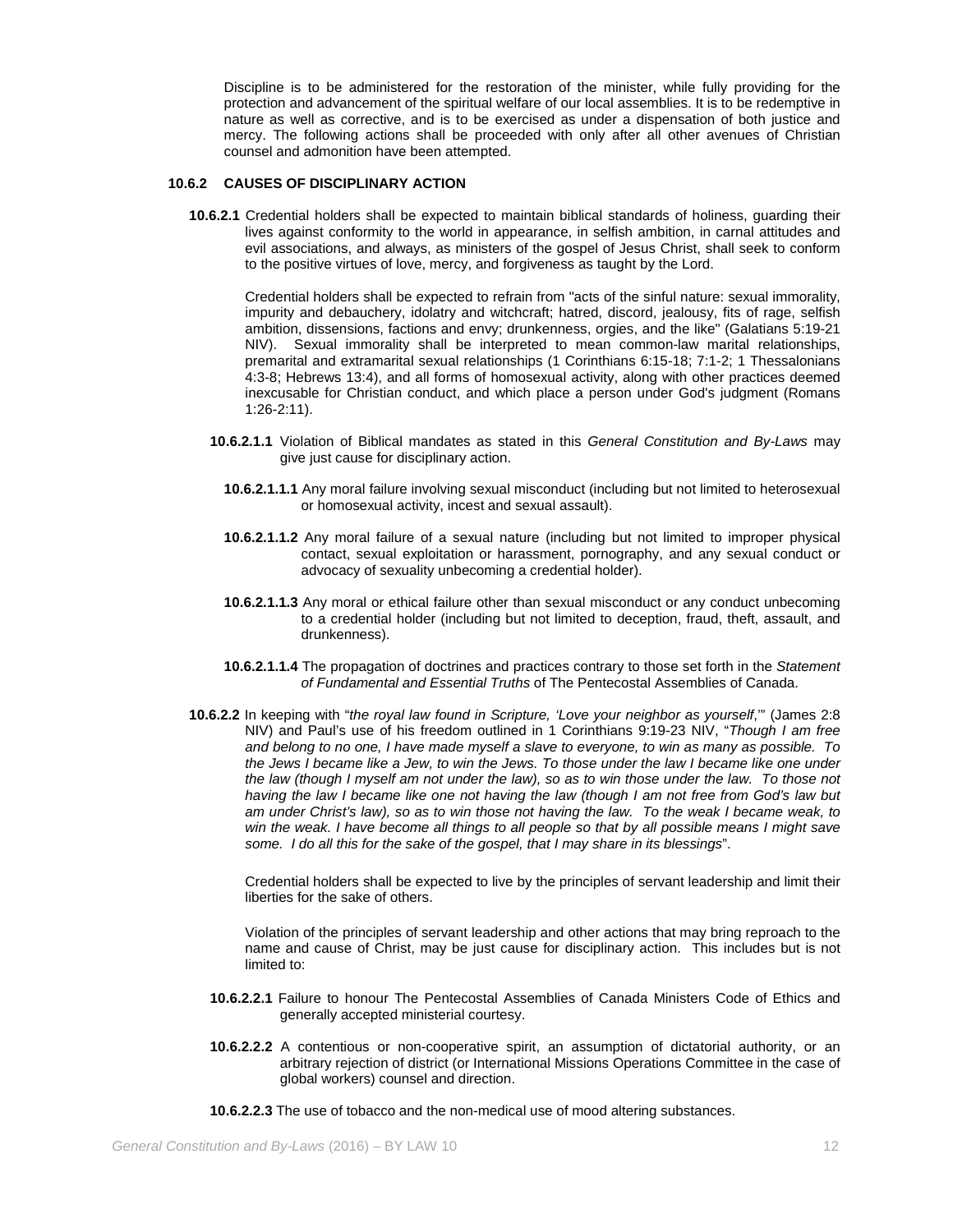**10.6.2.2.4** The mismanagement of personal or church finances.

**10.6.2.2.5** Officiating at a marriage ceremony contrary to By-Law 10.2.5.

Notwithstanding the above, when more than 10 years have elapsed from an occurrence which is the cause for disciplinary action or the dismissal of a credential, a district executive or the International Missions Operations Committee may determine after investigation that no discipline be administered when, in view of all the circumstances, it would appear that such discipline would serve only as being punitive in nature rather than rehabilitative. In the event that discipline is deemed appropriate, it would be the prerogative of the district executive or International Missions Operations Committee to consider reducing the normal disciplinary action associated with the offense.

#### **10.6.3 DISTRICT INITIATIVE**

Credential holders are responsible to the executive of the district in which their credentials are held or the International Missions Operations Committee in the case of global workers.

Occasions sometimes arise which make it necessary to deal with credential holders who have reached a point at which, in the opinion of the district executive or International Missions Operations Committee, endorsement can no longer be given. Committees, which have the authority to ordain ministers and to recommend them for credentials, also have the right to carry out disciplinary procedures arising from causes cited in By-Law 10.6.2.

Credential holders who have global worker status are subject to similar review and decision by the International Missions Operations Committee. The Executive Director for International Missions shall fulfill the role of the District Superintendent in the case of global workers.

If allegations are brought against a district superintendent in accordance with By-Law 10.6.2, the matter shall be referred to the General Superintendent who shall oversee the disciplinary procedures as outlined in the *General Constitution and By-Laws* of The Pentecostal Assemblies of Canada.

If allegations are brought against a member of a district executive or international missions Regional Directors Committee that in the opinion of the District Superintendent or Executive Director of International Missions would be a conflict of interest if processed by the district executive or International Missions Operations Committee, or would be more appropriately expedited by a body other than the district executive or International Missions Operations Committee, the District Superintendent or Executive Director of International Missions shall refer the matter to the General Secretary Treasurer who shall oversee the disciplinary procedures as outlined in *the General Constitution and By-Laws* of The Pentecostal Assemblies of Canada.

No charge shall proceed from allegations where the investigation determines that the allegation has arisen from the proper performance of duty by persons carrying out discipline procedures of By-Law 10, or church disciplinary or resolution of conflict procedures provided for in By-Law 12, By-Law 14, or the *Local Church Constitution*.

If the alleged offense occurred in the credential holder's home district (the one in which the credential holder currently holds credentials), the District Superintendent, or the District Superintendent's appointee, and another credential holder appointed by the District Superintendent shall investigate the alleged offense and take appropriate action.

If the alleged offense occurred while under appointment with the international missions department, the Executive Director of International Missions, or the Executive Director of International Missions' appointee, and another credential holder appointed by the Executive Director of International Missions shall investigate the alleged offense and take appropriate action.

The district executive or International Missions Operations Committee shall be the hearing committee. In the event that either of these committees are compromised in any manner, or appears to lack impartiality, or lacks gender and/or cultural diversity, it shall have the right to appoint a hearing committee composed of ordained ministers with at least five years experience in that district or department, to hear charges against a credential holder.

Should the alleged offense have occurred in a district other than the credential holder's current district, the District Superintendent of the district in which the offence took place shall conduct disciplinary procedures as outlined in By-Law 10 or should the alleged offense have occurred in a region other than the credential holder's current district, the Executive Director of International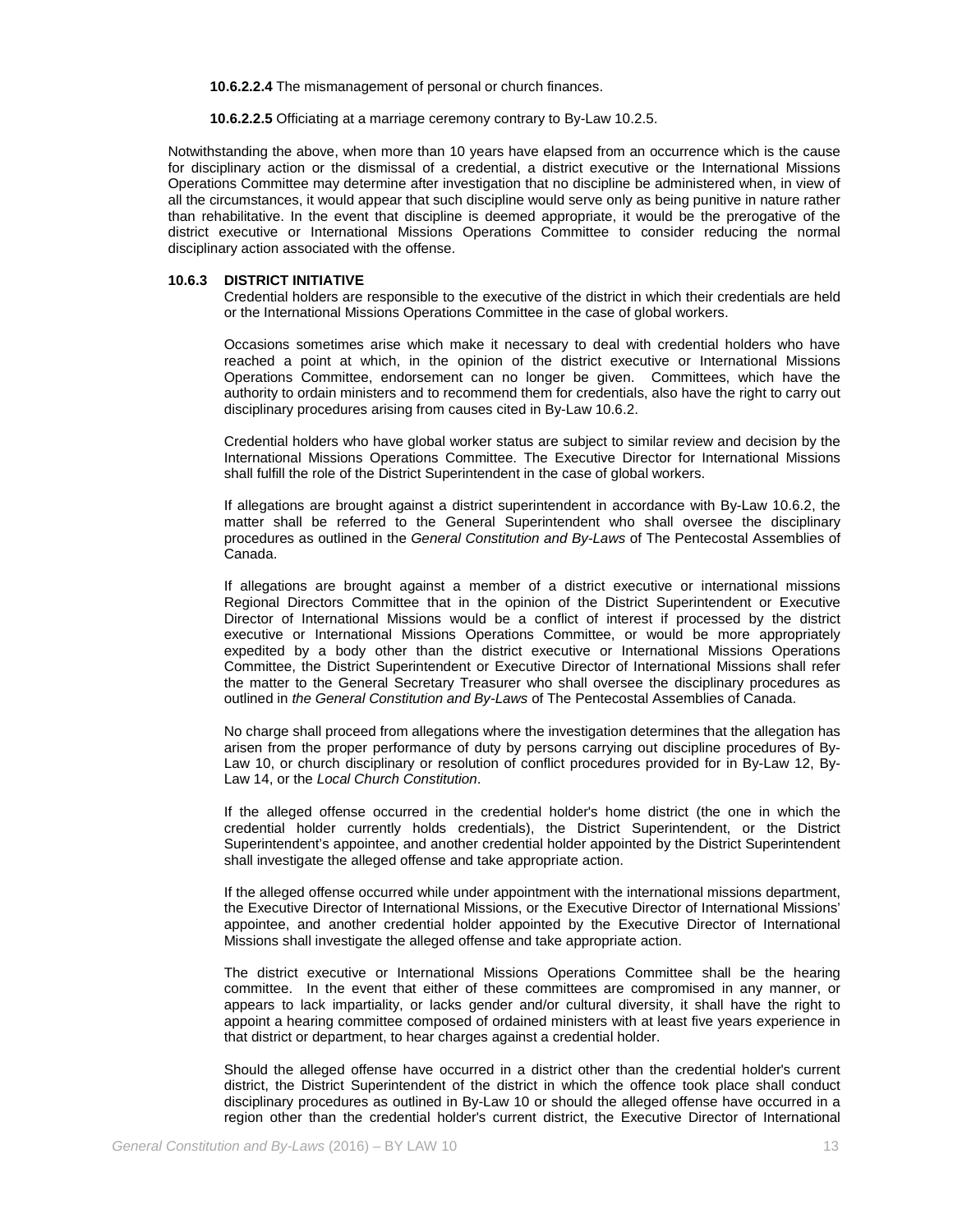Missions shall conduct disciplinary procedures as outlined in By-Law 10 with the following provisions:

- **10.6.3.1** The official allegations and any subsequent charges must be reported to the credential holder's current district or the international missions department.
- **10.6.3.2** Based on the nature of the allegations the superintendent of the credential holder's current district shall have the right to determine restriction of ministerial activities until the allegations have been resolved. In the case of a credential holder serving with International Missions, the Executive Director of International Missions shall have the right to determine restriction of ministerial activities until the allegations have been resolved.
- **10.6.3.3** The District Superintendent of the district in which the offence occurred shall act as the officiating church officer on behalf of the credential holder's current district.
- **10.6.3.4** The District Superintendent or Executive Director of International Missions of the credential holder's current district or region shall have the right to have two members of the current district executive or International Missions Operations Committee present should the procedures warrant a hearing.
- **10.6.3.5** If the verdict of the hearing is guilty as charged, then the current district or International Missions Operations Committee shall take appropriate credential action as determined by the hearing committee.
- **10.6.3.6** The hearing files, including the minutes and decisions of the hearing committee, record of the actual charges, and written letters of confession shall be held in the credential holder's current district or department.
- **10.6.3.7** If the verdict of the hearing is guilty as charged and a restoration program is deemed appropriate, the credential holder's current district or international missions department shall have responsibility for the restoration program.
- **10.6.3.8** The current district or International Missions Operations Committee has the responsibility to assess the appropriateness of credential reinstatement.

Should the alleged offense have occurred prior to the time the person so charged became a credential holder with The Pentecostal Assemblies of Canada or any other recognized religious body, the district executive or International Missions Operations Committee would not proceed with such a case, unless legal charges were laid, in which case By-Law 10.6.7 shall apply.

#### **10.6.4 REPORTS, RUMOURS, OR COMPLAINTS**

Should there be reports, rumours or complaints, written or unwritten, which appear to be persistent and serious concerning the credential holder and/or immediate family which have become publicly known and/or pose a detriment to the ministry of the individual, church, or fellowship, then the District Superintendent or the Executive Director for International Missions and another district executive or International Missions Operations Committee member, shall use their judgment to discuss the matter with the credential holder. The District Superintendent or Executive Director for International Missions shall exercise discretion concerning whether or not to commence an official investigation.

If, after due consideration of reports, rumours or complaints, it is determined that a formal allegation should be made, the said allegation shall be prepared as directed by the District Superintendent or the Executive Director for International Missions.

#### **10.6.5 STATEMENT OF CONDUCT**

Should a credential holder admit to or confess to a wrongdoing or misconduct such as should require disciplinary action, then the District Superintendent or Executive Director for International Missions shall require a signed statement detailing the conduct by the credential holder. Notwithstanding the receipt of a signed confession of wrongdoing, the District Superintendent or Executive Director for International Missions may also exercise discretion concerning whether or not to commence an official investigation and shall have the right to determine restriction of ministerial activities.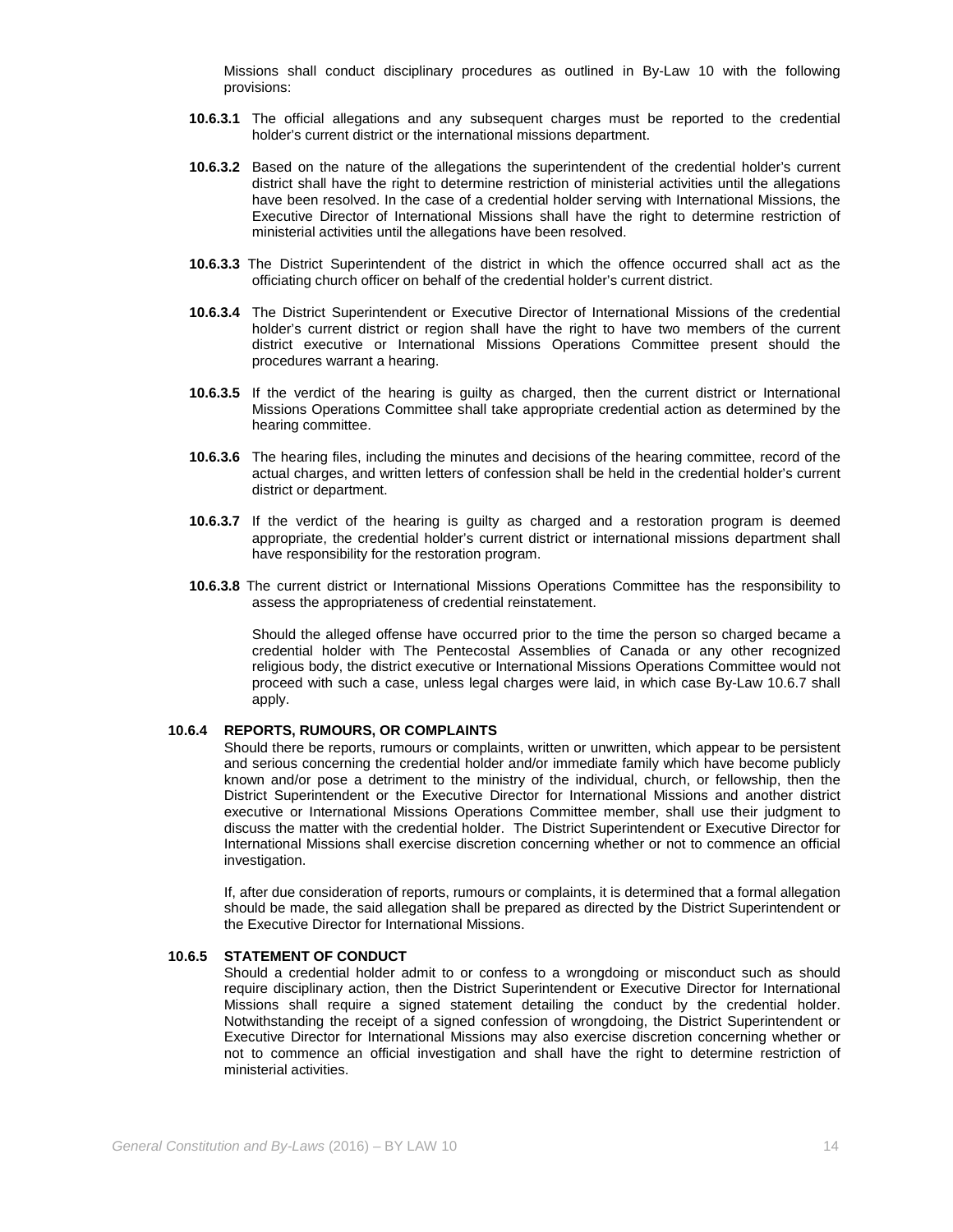- **10.6.5.1** The district executive or International Missions Operations Committee shall be presented with the signed statement and shall hear any further details of the matter as presented by and at the discretion of the District Superintendent or Executive Director for International Missions.
- **10.6.5.2** The person making the statement, and the spouse, shall be requested to be in attendance, but a failure or refusal to appear shall not prevent the matter from being presented to and acted upon by the district executive or International Missions Operations Committee.
- **10.6.5.3** The District Superintendent or Executive Director for International Missions shall have a restoration program ready for approval if the credential holder has requested such.
- **10.6.5.4** The district executive or International Missions Operations Committee shall decide on the appropriate course of disciplinary action.
- **10.6.5.5** Due consideration shall be given to a confession made voluntarily.

In the absence of such a signed statement, a disciplinary hearing shall be called, assuming that sufficient evidence is available for such a hearing.

### **10.6.6 INVESTIGATION OF ALLEGATIONS**

Allegations with a description of the violation(s) must be made in writing and be properly signed by one who is willing to appear in person and give testimony at a district hearing.

Alleged violations under By-Law 10.6.2 shall be investigated. The District Superintendent or Executive Director for International Missions, or their appointee, and another credential holder appointed by the District Superintendent or Executive Director for International Missions of the district or region in which the alleged offense is reported to have occurred shall make an investigation, having in mind that it is their responsibility to safeguard the minister, the church, and the fellowship.

- **10.6.6.1** Written and signed allegations shall be filed with the district or international missions department office describing the alleged violations.
- **10.6.6.2** The person(s) making the allegation shall be interviewed in order to ascertain the facts in the case and the reasons underlying the allegations.
- **10.6.6.3** The accused credential holder(s) shall be given an opportunity to be interviewed to discuss the allegation.
	- **10.6.6.3.1** The credential holder shall receive a copy of the allegation.
	- **10.6.6.3.2** Upon being informed of the allegation, an accused credential holder shall be granted the opportunity to make a statement with regard to the allegation.
- **10.6.6.4** Should a credential holder, when presented with the allegations, admit to or confess a wrongdoing that requires disciplinary action, the procedures provided in By-Law 10.6.5 shall be followed.
- **10.6.6.5** Should a credential holder, against whom allegations have been filed, refuse to be interviewed by the investigators, a copy of the written allegations must be sent to the credential holder by registered mail or hand delivered to the individual.
- **10.6.6.6** An investigation is not to determine the guilt or innocence of the credential holder. The investigators shall consider the available testimony and determine if there is sufficient evidence to convene a disciplinary hearing. A minimum of two witnesses (individuals or separate sources of evidence) are required to proceed to charges being laid. The investigators shall seek to assemble all relevant facts, evidence and testimony to present to the disciplinary hearing.
- **10.6.6.7** The ministry may be subject to restrictions during the investigation, at the discretion of the District Superintendent or Executive Director for International Missions, on the basis of the evidence at hand and the nature of the alleged offense.
- **10.6.6.8** During the course of an investigation, the investigators shall be careful to observe the principles of natural justice.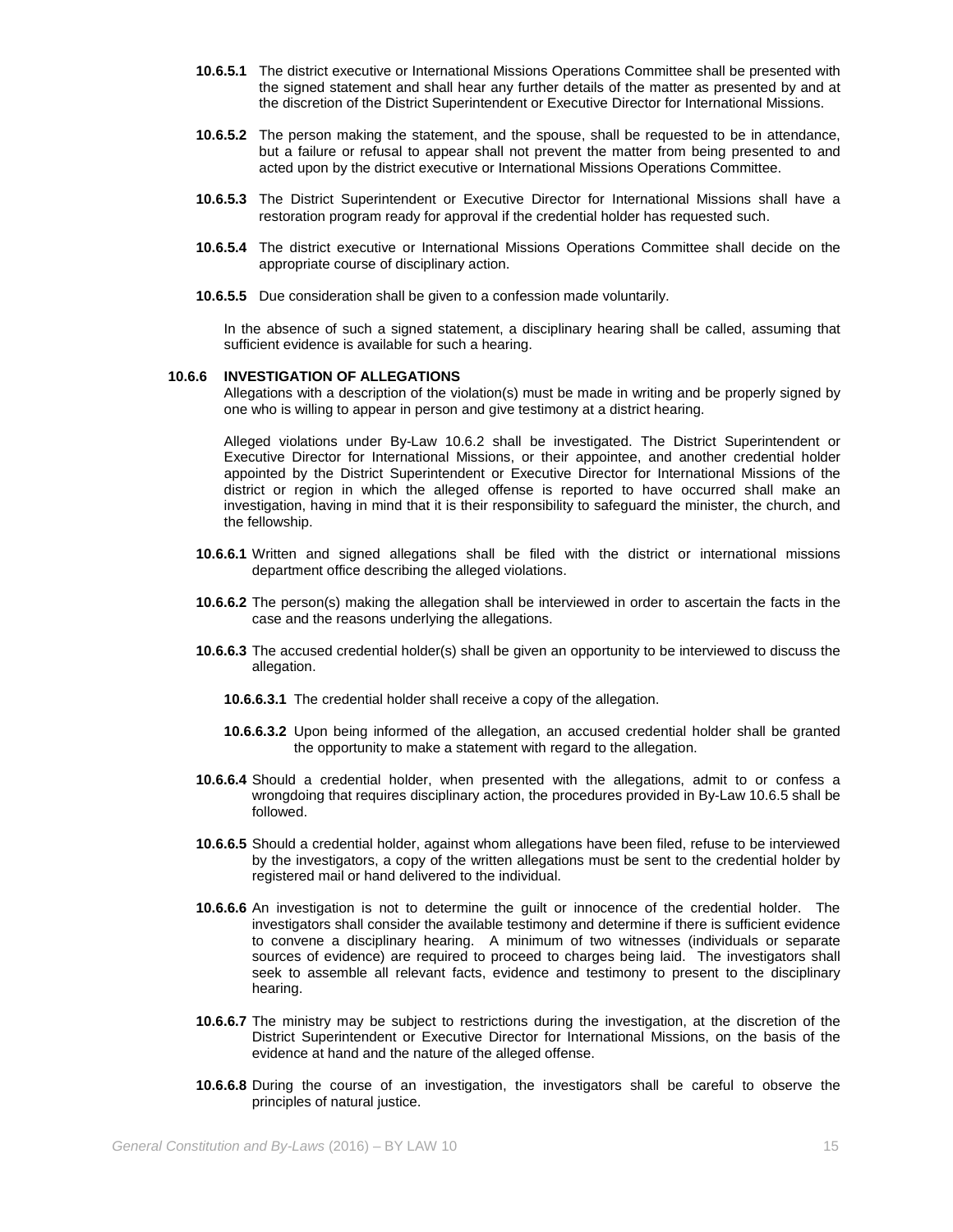**10.6.6.9** Under no circumstances should the credential holder contact, either directly or indirectly, the person making the allegation. Failure to adhere to this requirement shall result in disciplinary action pursuant to By-Law 10.6.2.2.2.

#### **10.6.7 LEGAL CHARGES**

- **10.6.7.1** Where a credential holder has been legally charged under the *Criminal Code* of Canada or the justice department in the nation in which they serve:
	- **10.6.7.1.1** No disciplinary action shall be taken until the legal charges, including appeal, have been officially dismissed or dealt with by the courts, except in cases where the district executive or International Missions Operations Committee decides to proceed with charges arising from By-Law 10.6.2 and the credential holder signs a waiver permitting the district or international missions to initiate ecclesiastical disciplinary procedures.
	- **10.6.7.1.2** At the conclusion of the court proceedings the District Superintendent or Executive Director for International Missions shall initiate investigation procedures based on charges arising from By-Law 10.6.2.
	- **10.6.7.1.3** Continuing ministry may be subject to restriction during the time of the legal proceedings at the discretion of the District Superintendent or Executive Director for International Missions.
	- **10.6.7.1.4** In the event ministry is restricted, the credential holder charged under the *Criminal Code* of Canada or the criminal records department in the nation in which they serve shall continue to receive remuneration for a maximum of three months.
- **10.6.7.2** When a credential holder is under investigation by the legal authorities for alleged offences under the C*riminal Code* of Canada or the criminal records department in the nation in which they serve, which have yet to result in official legal charges, the District Superintendent or Executive Director for International Missions shall proceed with an investigation of the allegations. If, during the course of the district or missions investigation, legal charges are laid, then By-Law 10.6.7.1 shall apply.
- **10.6.7.3** When a credential holder has allegations made against them that could be a violation of the *Criminal Code* of Canada or the criminal records department in the nation in which they serve:
	- **10.6.7.3.1** The District Superintendent or Executive Director for International Missions shall proceed with an investigation of the matter to determine the validity of the allegations.
	- **10.6.7.3.2** If the investigation indicates sufficient evidence to proceed with disciplinary action, the investigating officers shall use their discretion in reporting the matter to the legal authorities, unless formal reporting is required by law.
	- **10.6.7.3.3** Should the allegations against the credential holder be one of a violation that is required by law to be reported (including but not limited to offenses against minors), the district or missions investigators shall report the offender to the appropriate legal authorities. The district or missions investigators shall be guided in their own investigation pursuant to By-Law 10.6.2 and By-Law 10.6.7.1-2.
	- **10.6.7.3.4** In the event ministry is restricted, the credential holder charged under the *Criminal Code* of Canada or the criminal records department in the nation in which they serve shall continue to receive remuneration for a maximum of three months.

### **10.6.8 CIVIL SUITS**

If a credential holder is charged or sued in a civil suit, the District Superintendent or Executive Director for International Missions shall have the right to investigate and determine if the district should proceed with charges.

# **10.6.9 PREPARATION AND FILING OF CHARGES**

If, after due investigation of allegations, it is determined that charges should be laid, formal charges shall be prepared and filed in the district or international missions office. The investigators shall have the right and responsibility to make written charges if there is sufficient evidence to present a reasonable case for a hearing. The laying of formal charges is not to be considered as an indication of belief in the guilt of the accused by the investigators. It is a procedural matter to deal with evidence at hand.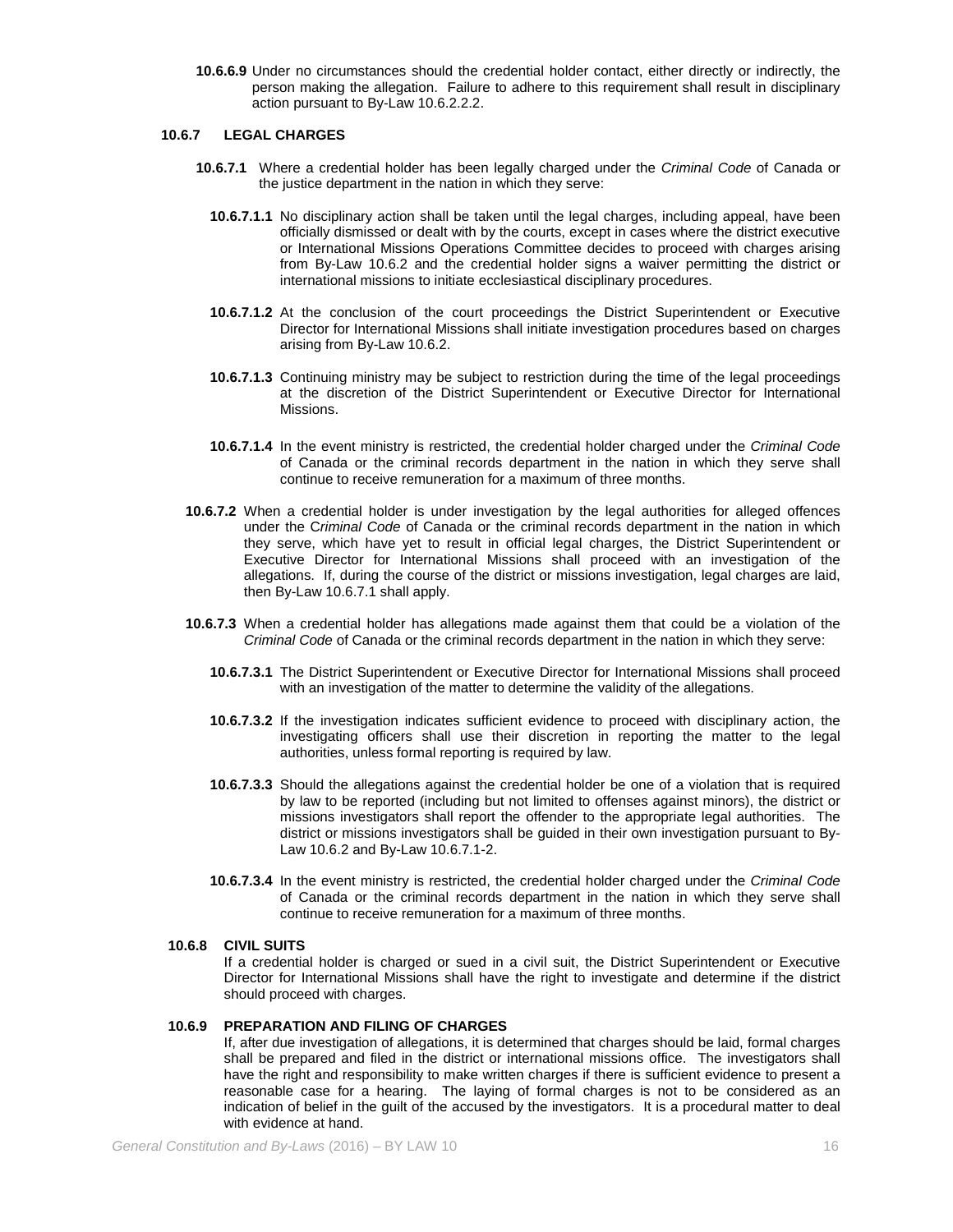The person against whom charges have been filed shall be informed in writing of the charges made according to By-Law 10.6.2, including a signed copy of the charges; either by registered mail or personally by the investigating committee at least 15 days before being called to appear before the hearing committee. The disciplinary hearing should take place, if possible, in the locality of the alleged offense or offenses to facilitate access to as many witnesses as possible.

Should a credential holder, following the issuance of charges, admit to or confess to the charges, the District Superintendent or Executive Director of International Missions shall exercise discretion as to whether or not a disciplinary hearing needs to proceed.

Being officially notified of the charges, the credential holder may be relieved of ministerial activities and provision for a ministry replacement shall be made by the District Superintendent or Executive Director for International Missions or their representative.

A credential holder shall have the right, however, to receive salary and housing benefits or salary and use of the parsonage, until disposition of the charges has been formally made.

Such hearing shall take place within 40 days of formal charges being delivered, or the entire proceeding shall be rescinded, including any limitation of ministry.

The date of the hearing may be extended beyond the 40-day period upon the request of either the credential holder or the District Superintendent or Executive Director for International Missions if both parties agree in writing to the time extension.

The date of the hearing may be extended for unusual circumstances such as the illness of one of the parties or of a significant witness, certified by a district or missions approved medical authority, or an act of God; upon a request made by one of the parties to the District Superintendent or Executive Director for International Missions or their designate who shall set a date for the hearing.

#### **10.6.10 DISPOSITION OF ALLEGATIONS**

- **10.6.10.1** If the investigators conclude under the terms of By-Law 10.6.6 that insufficient reason exists for a hearing, then the matter shall be dropped.
- **10.6.10.2** The complainant and the credential holder shall be informed in writing that the investigation has been concluded and there is insufficient evidence to lay charges.
- **10.6.10.3** There shall be no record of the investigation transferred with the file of the accused credential holder if the credential holder leaves the district or department.
- **10.6.10.4** The District Superintendent or Executive Director for International Missions, or their appointee, may seek to counsel all parties involved towards reconciliation in their relationships and to bring to an end any continuation of rumours or conflicts related to the matter.

### **10.6.11 DISCIPLINARY HEARING**

Upon the laying of charges by the investigators, the District Superintendent or Executive Director for International Missions shall arrange for a disciplinary hearing.

The credential holder shall be required to appear at the hearing.

However, if the credential holder refuses to attend the hearing or fails to appear for reasons of willful neglect, the hearing shall proceed.

If the credential holder has chosen not to attend the hearing, then the credential holder will not be eligible to appeal the decision rendered.

#### **10.6.11.1 THE CHAIR**

The District Superintendent or Executive Director for International Missions may appoint a member of the district executive or International Missions Operations Committee or a member of the substitute committee to chair the hearing committee. In any case it shall not be chaired by either of the investigators.

The Chair of the hearing committee shall prepare an agenda and arrange for all matters of the hearing.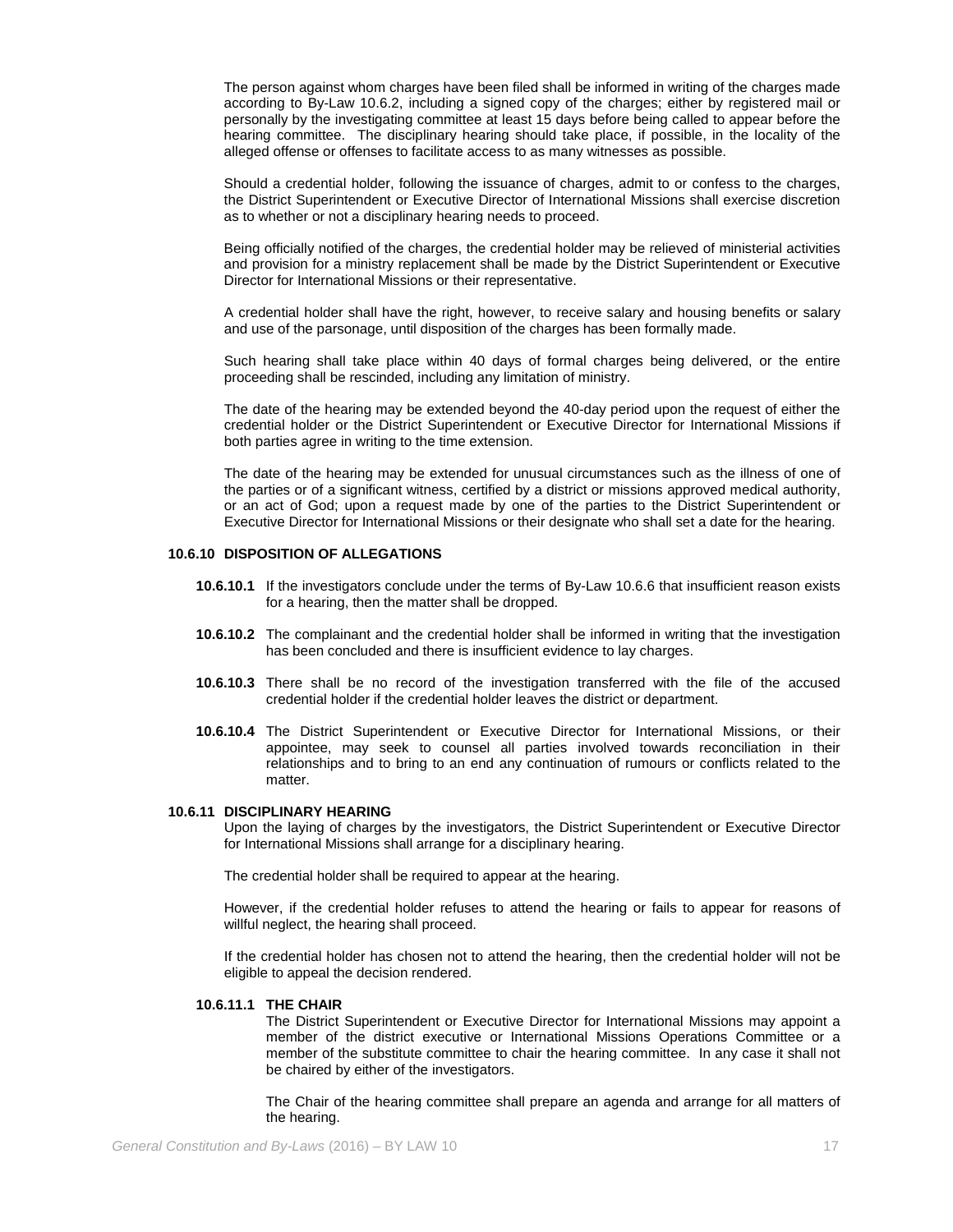The Chair shall appoint a recording secretary who is not necessarily a member of the hearing committee.

#### **10.6.11.2 THE ROLE OF INVESTIGATORS**

- **10.6.11.2.1** The investigators shall bring a report to the hearing and offer evidence as discovered during the investigation procedures.
- **10.6.11.2.2** They shall not be present or participate when the verdict is being considered.
- **10.6.11.2.3** No evidence or counsel regarding the evidence shall be given by the investigators or accusers in the absence of the accused credential holder, unless the accused credential holder has failed to or has refused to appear at the hearing.
- **10.6.11.2.4** If the District Superintendent or Executive Director for International Missions does not serve on the investigation committee or provide testimony at the district hearing committee, the District Superintendent or Executive Director for International Missions shall have the right to be present as an observer and a procedural resource person. The District Superintendent or Executive Director for International Missions shall not be present or participate when the verdict is being considered.
- **10.6.11.3** Legal counsel shall not be present at the disciplinary hearing
- **10.6.11.4** The accused credential holder shall have the right to have another credential holder or spouse present for support, but not as an active participant in the hearing process.

The complainant shall have the right to have another person present for support, but not as an active participant in the hearing process.

- **10.6.11.5** The agenda and proceedings shall provide sufficient opportunity for the investigators and accused credential holder to speak, offer evidence, cross-examine, present witnesses, and to make a summation statement. The hearing committee shall also have the opportunity to ask questions of the investigators, complainant and accused credential holder and the witnesses. The hearing committee shall not become involved in debating with the parties involved, or in any way conduct or appear to conduct themselves, as prosecuting or defending the complainant or accused credential holder. It shall be the role of the hearing committee to question and make inquiry of the participants and to seek to have all the facts, evidence and testimony duly presented and examined to ensure an objective decision.
- **10.6.11.6** The verdict shall be made by secret ballot in the absence of investigators and complainant and accused credential holder. At least a two-thirds majority vote shall be required to determine quilt.
- **10.6.11.7** If it has been determined that guilt has been established, discipline shall be administered prayerfully and in the fear of God, in accordance with the Scriptures, and as set forth in the *General Constitution and By-Laws* of this ecclesiastical body.
- **10.6.11.8** If, in the opinion of the hearing committee, evidence indicates that the credential holder is innocent of the charge actually laid, but guilty of a related offense, an appropriate verdict may be rendered.
- **10.6.11.9** If, in the opinion of the hearing committee, the evidence heard indicates a not guilty verdict with regard to the charge actually laid, but there is evidence of an offense in another area, then new charges shall be prepared, signed and delivered to the individual so charged, and a new hearing scheduled with a substitute hearing committee.

#### **10.6.11.10 ANNOUNCEMENT OF THE VERDICT**

**10.6.11.10.1** The verdict shall be communicated to the District Superintendent or Executive Director for International Missions and placed in the minutes of the district executive or International Missions Operations Committee noting the charge only by reference to the specific section of the *General Constitution and By-Laws* of The Pentecostal Assemblies of Canada By-Law 10.6.2.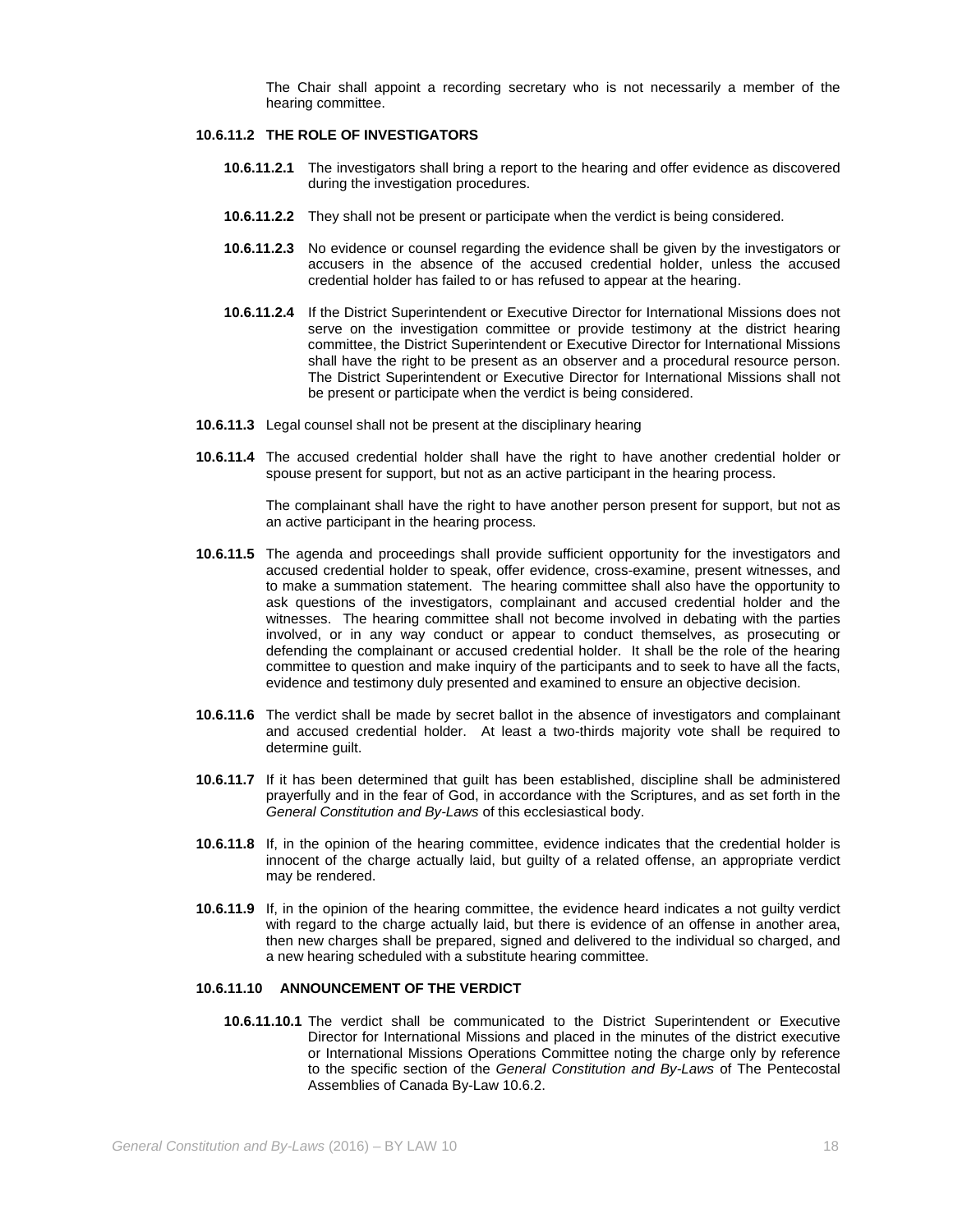- **10.6.11.10.2** The District Superintendent or Executive Director for International Missions shall communicate the verdict in writing to the credential holder, including the right and process of appeal, if eligible for an appeal, and to the complainant and to any other appropriate person within 10 days. The written statement to the credential holder must be sent by registered mail.
- **10.6.11.10.3** If the accused is found guilty, the credential holder shall be informed in writing that credentials are suspended until restoration and reinstatement have been completed, subject to the appeal process.
- **10.6.11.10.4** If a guilty verdict is reached, the individual shall be informed in writing of the right and process of appeal.
- **10.6.11.10.5** If the verdict is one of not guilty, then no record of the hearing shall leave the district office or international missions department in the case of a transfer of the credential holder from the district or department.
- **10.6.11.10.6** If a credential holder confesses to a wrongdoing or is found guilty by a hearing committee, then the District Superintendent or Executive Director for International Missions should use discretion as to whether a public announcement needs to be made to state the cause of discipline (using the specific words of the *General Constitution and By-Laws*) to the appropriate people. A statement of disciplinary action taken shall be communicated in writing to the local church board or national fellowship partner where applicable.

### **10.6.12 DETERMINATION OF DISCIPLINE**

- **10.6.12.1** It shall be the responsibility of the district executive or Executive Director for International Missions to determine whether the circumstances of the case merit probation, suspension, or dismissal. The district executive or International Missions Operations Committee shall weigh decisions on:
	- **10.6.12.1.1** the basis of the offence itself;
	- **10.6.12.1.2** the manner and thoroughness of repentance;
	- **10.6.12.1.3** the attitude of the offending credential holder toward the discipline;
	- **10.6.12.1.4** the manifested willingness to cooperate;
	- **10.6.12.1.5** the requirements of the *General Constitution and By-Laws*.
- **10.6.12.2** If the verdict is guilty, the credential shall be suspended immediately unless it is determined to be a minor violation. Ministry employment may also be terminated.
	- **10.6.12.2.1** If, in the opinion of the district executive or International Missions Operations Committee, restoration is feasible, a restoration program shall be provided.
	- **10.6.12.2.2** If restoration is feasible, the credential holder shall have up to one year to apply for the restoration program; otherwise credentials shall be dismissed.
	- **10.6.12.2.3** If at any time the district executive or International Missions Operations Committee determines that restoration is not feasible, the credential holder shall be dismissed.
- **10.6.12.3** If a credential holder has confessed to or has been found guilty by a hearing committee of an infraction not meriting suspension, the district executive or International Missions Operations Committee may deal with the infraction by reprimand and/or counseling and/or restriction of ministry for a probationary period.

# **10.6.13 REPORTING DISCIPLINARY ACTION TO THE INTERNATIONAL OFFICE**

The names of persons suspended shall be forwarded to the office of the General Secretary Treasurer who shall report the same to the General Executive. Suspensions shall not be reported in any published lists of credential status. Disciplinary procedures resulting in dismissal shall not be reported until the opportunity for appeal shall have lapsed.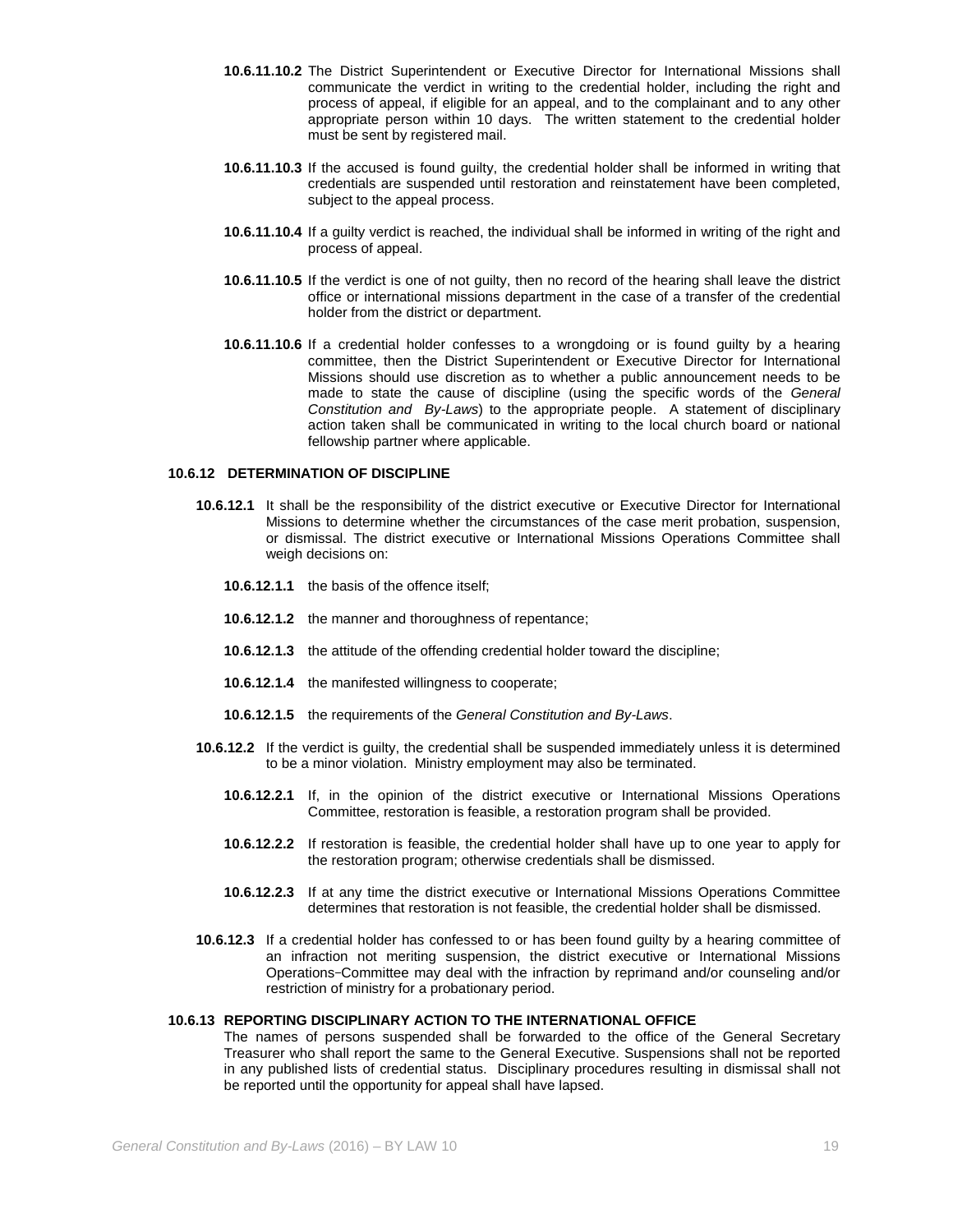#### **10.6.14 RIGHT OF APPEAL**

An appeal of the decision of the hearing committee shall be made in the following manner.

The credential holder shall make such a request in writing to the General Secretary Treasurer of The Pentecostal Assemblies of Canada.

- **10.6.14.1** The written request must specifically state the nature, purpose and reason for the appeal based on the process leading to the judgment rendered.
- **10.6.14.2** The appeal committee shall base the appeal hearing on the reason for appeal stated by the credential holder.
- **10.6.14.3** New evidence shall not be a reason for the appeal**,** nor shall new evidence be accepted at the appeal hearing.
- **10.6.14.4** The appeal committee has the responsibility to review the adherence to the constitutional process leading to the judgment rendered.
- **10.6.14.5** If the constitution has not been followed in minor matters that did not adversely affect due process in arriving at a just and fair verdict, the appeal committee shall uphold the judgment of the hearing committee and issue a written statement of correction to the district.
- **10.6.14.6** The appeal committee may overturn the decision of the hearing committee if the judgment is deemed inappropriate or the failure to follow constitutional guidelines has hindered due process. This request for appeal must be received by the General Secretary Treasurer by registered mail within 40 days of the verdict of the hearing committee. The General Executive or the Executive Officers Committee as their representatives shall appoint five ordained ministers, two of whom shall be members of the General Executive and none of whom shall have been part of the original proceedings. The appeal shall be conducted within 60 days of receiving the request for an appeal, and 30 days notice shall be given for the date and place of the appeal.

The accused credential holder shall be present at this appeal, but if there is neglect or a refusal to attend the appeal, it shall not proceed and there shall be no further right of appeal.

The District Superintendent or Executive Director for International Missions shall appoint one member of the hearing committee and one member of the investigating committee to represent the district or international missions. If the District Superintendent or Executive Director for International Missions did not serve on the investigating committee, nor provide testimony at the hearing committee, the District Superintendent or Executive Director for International Missions, by virtue of office, has the right to be present at the appeal hearing as an observer only. The District Superintendent Executive Director for International Missions shall not be present or participate when the verdict is being considered.

The General Secretary Treasurer has the right to be present as an observer and a procedural resource person. The General Secretary Treasurer shall not be present or participate when the verdict is being considered.

Legal counsel shall not be present at the appeal.

The credential holder shall have the right to have another credential holder or spouse present for support but not as an active participant in the appeal hearing process.

The verdict of this appeal committee shall be determined by secret ballot and a simple majority of the five members. The verdict shall be final.

The General Secretary Treasurer shall communicate the verdict of the appeal committee to the credential holder making the appeal and to the District Superintendent or Executive Director for International Missions by registered mail within 10 days. If the appeal committee has upheld the appeal of the credential holder, the District Superintendent or Executive Director for International Missions shall inform the complainants who submitted the original allegation of the appeal committee's decision within 30 days of the appeal hearing.

If the credential holder has chosen to not attend the hearing, then the credential holder will not be eligible to appeal the decision that has been rendered.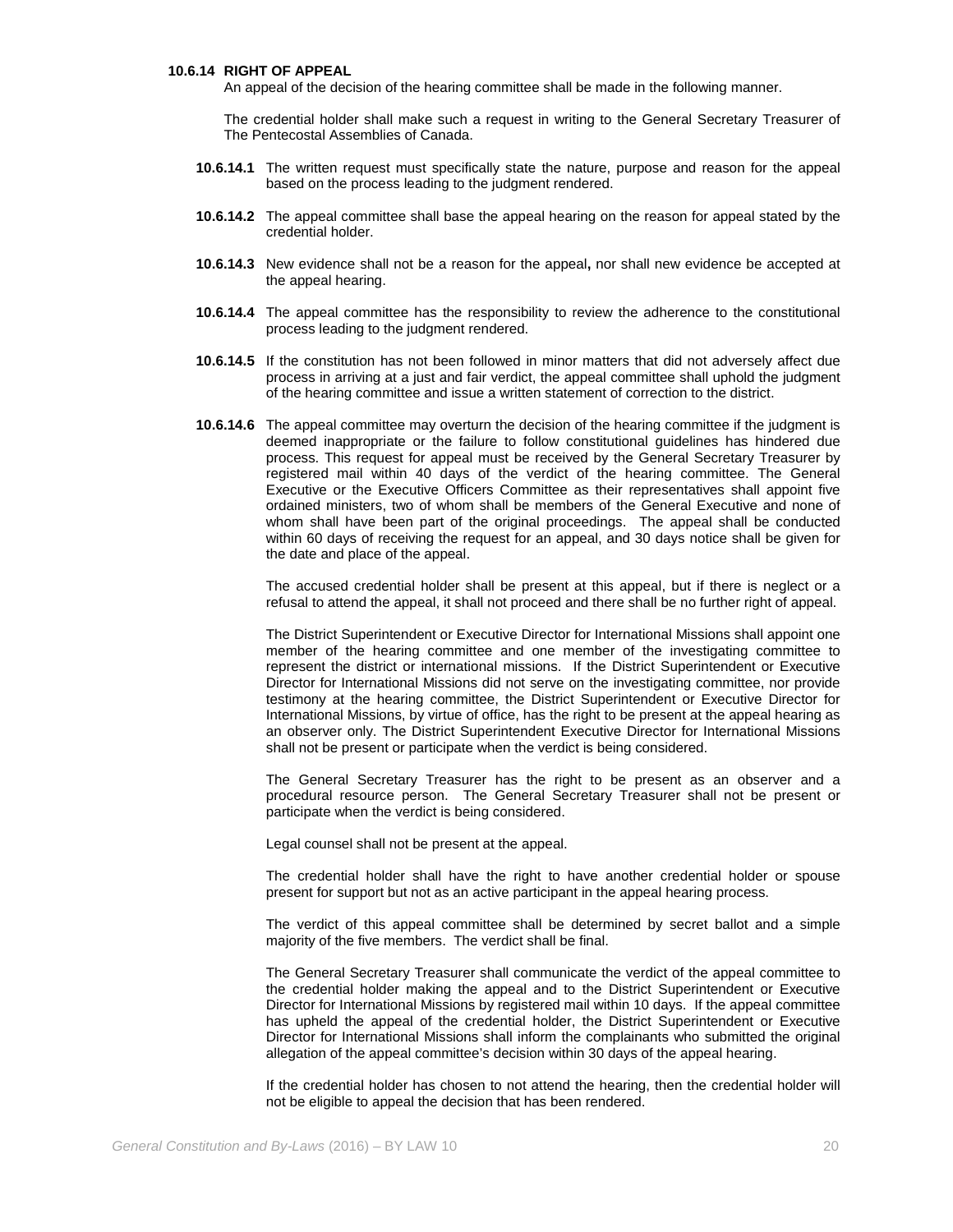#### **10.6.15 NEW EVIDENCE**

If at any time during the process of disciplinary action new allegations are made, the District Superintendent or Executive Director for International Missions shall review them and consider a new investigation and the process of further disciplinary procedures according to By-Law 10 of the *General Constitution and By-Laws* of The Pentecostal Assemblies of Canada. If at any time during the disciplinary process new and substantive evidence is available that would support the credential holder and could overturn the decision of the hearing committee, the investigating officers shall review the evidence, and if there is substance to the new information that could affect the outcome of the hearing, the investigating committee shall call for a new hearing by the hearing committee. If the investigators judge the new evidence to be insufficient to warrant a new hearing, the credential holder has the right to request the appeal committee to review the new evidence and determine if the district or international missions shall hold a new hearing. If the new evidence occurs after the appeal board has made a final decision, then the district or international missions shall be responsible to hear the new evidence according to the *General Constitution and By-Laws*.

#### **10.6.16 RESTORATION**

An effort should be made to lead the offending credential holder through a program of restoration, administered in brotherly love and kindness. The following provisions for restoration shall apply:

# **10.6.16.1 ELIGIBILITY FOR RESTORATION**

Participants in the restoration program are required to make application in writing and provide an admission of guilt in reference to an offence(s) noted in By-Law 10.6.2.

When the hearing process results in a finding of guilt, the credential holder must make application for the restoration program within one year of the date of the disciplinary hearing or shall be dismissed**.**

If at any time the district executive or International Missions Operations Committee determines that restoration is not feasible, the credential holder shall be dismissed.

In the event a credential holder who has been dismissed shall later show repentance and indicate a desire for reinstatement, the credential holder shall, upon obtaining the approval of the district executive or International Missions Operations Committee, have the credential reinstated in suspended form and enter the prescribed restoration program, with the provision that the credential holder shall not be eligible for full reinstatement until the requirements of the program have been satisfactorily completed.

### **10.6.16.2 BASIS AND PERIOD OF TIME**

For those found to have violated any of the principles in By-Law 10.6.2, the district executive or International Missions Operations Committee shall determine the period of restoration.

The restoration period begins upon the approval of an application for restoration.

The period of restoration shall be not less than one year, unless the offence is determined to meet the criteria of 10.6.12.3. When the violation involves *porneia* as defined in Article 5.9.1 and By-Law 10.2, it shall be for a minimum period of two years. The district executive or International Missions Operations Committee shall have authority to extend the restoration period based on the offense in order to ensure satisfactory completion of the restoration program.

The maximum number of restorations that a credential holder may be offered shall be two. A credential holder may be offered only one restoration for violations requiring a suspension of two years or more.

There shall be no reinstatement of credentials for a person who is found guilty of a sexual offense involving a person under the age of 18 as determined by a district executive or International Missions Operations Committee or by a court as defined in the *Criminal Code* of Canada or the criminal records department in the nation in which they serve.

#### **10.6.16.3 PROCEDURE AND REQUIREMENTS**

The following procedure shall be used by the district executive or International Missions Operations Committee in determining the specific requirements leading to restoration for the individual credential holder.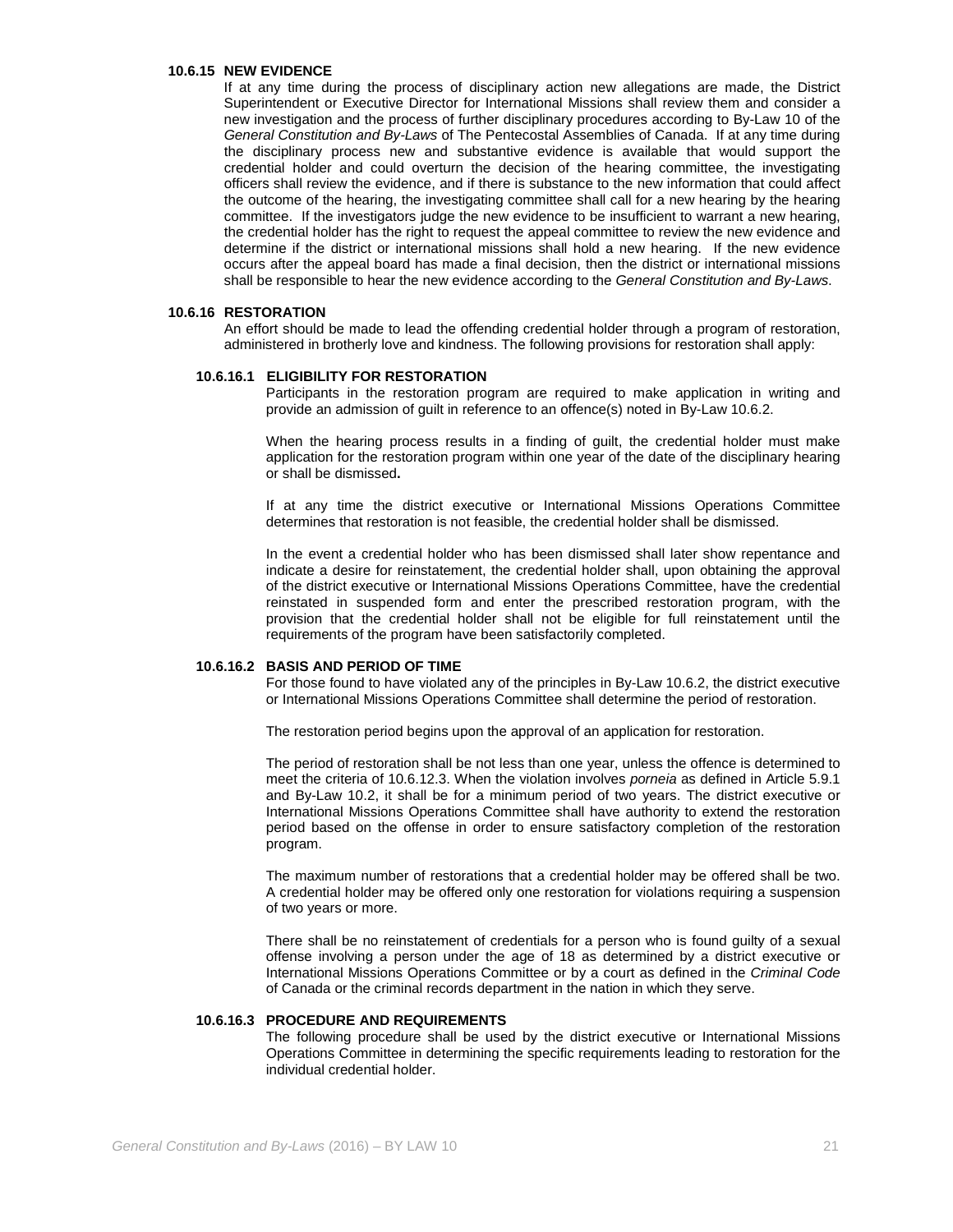#### **10.6.16.3.1 SUSPENSION**

The credential holder shall be considered to be under suspension during the entire period of restoration. The suspended person must continue to reside within the district or region, unless otherwise approved by the district executive or International Missions Operations Committee.

There must be absolutely no ministry for the first half of the restoration period. For the remainder of restoration, ministerial involvement shall be at the discretion of the supervisor appointed by the district executive or International Missions Operations Committee. Ministry involvement during the term of suspension shall not include "preaching" and shall be confined to the church of the supervising pastor. The credential holder shall not be eligible for any appointed or paid ministry staff position until the suspended credential is fully reinstated.

In situations when a credential holder offers a voluntary statement concerning inappropriate conduct which results in disciplinary action, and when the credential holder demonstrates significant personal spiritual growth during the restoration period, the district executive or International Missions Operations Committee may appeal to the General Executive for permission to shorten the period of discipline.

# **10.6.16.3.2 SUPERVISOR'S REPORTS**

The credential holder under restoration shall report monthly to the supervisor approved by the district executive or International Missions Operations Committee, and to the District Superintendent or Executive Director for International Missions.

## **10.6.16.3.3 CLASSIFIED INFORMATION**

The hearing committee reports and supporting documents shall be preserved for future reference in the files of the district or department. All records of offenses shall be destroyed seven years after the person has had the credentials reinstated with The Pentecostal Assemblies of Canada.

### **10.6.16.3.4 COMPLETION OF RESTORATION**

When the restoration period is satisfactorily completed in the view of the district executive or International Missions Operations Committee, the credential holder shall be invited to make application for the reinstatement of the credentials.

# **10.6.16.3.5 TERMS SUBJECT TO DISTRICT DISCRETION**

The terms of restoration, as stated above, shall be administered at the discretion of the district executive or International Missions Operations Committee.

#### **10.6.16.3.6 MINISTERIAL BENEFITS NOT FORFEITED**

During the period of restoration, the minister shall continue to be eligible for benefits such as the ministers' group insurance and ministers' Pension Fund.

### **10.6.17 DISCIPLINARY RECORDS**

- **10.6.17.1** If the verdict is one of guilt, then the minutes of the hearing and any other relevant documents shall be maintained by the district or department in a confidential file for seven years after reinstatement has occurred at which time they shall be destroyed. The district or department shall keep a record of the disciplinary decisions in the official minutes of the district executive or International Missions Operations Committee.
- **10.6.17.2** If the verdict is one of guilt and reinstatement does not occur, the files shall be kept by the district or department indefinitely.
- **10.6.17.3** If the decision of the disciplinary hearing is appealed to the General Secretary Treasurer, the International Office shall keep a record of the appeal process for seven years following restoration and indefinitely if reinstatement does not occur.

# **10.7 REINSTATEMENT OF CREDENTIALS**

**10.7.1** Persons who have had their credentials suspended and are seeking reinstatement shall make application in writing to the district executive or International Missions Operations Committee. If, in the opinion of the district executive or International Missions Operations Committee, the restoration program has been satisfactorily completed, then the district executive or International Missions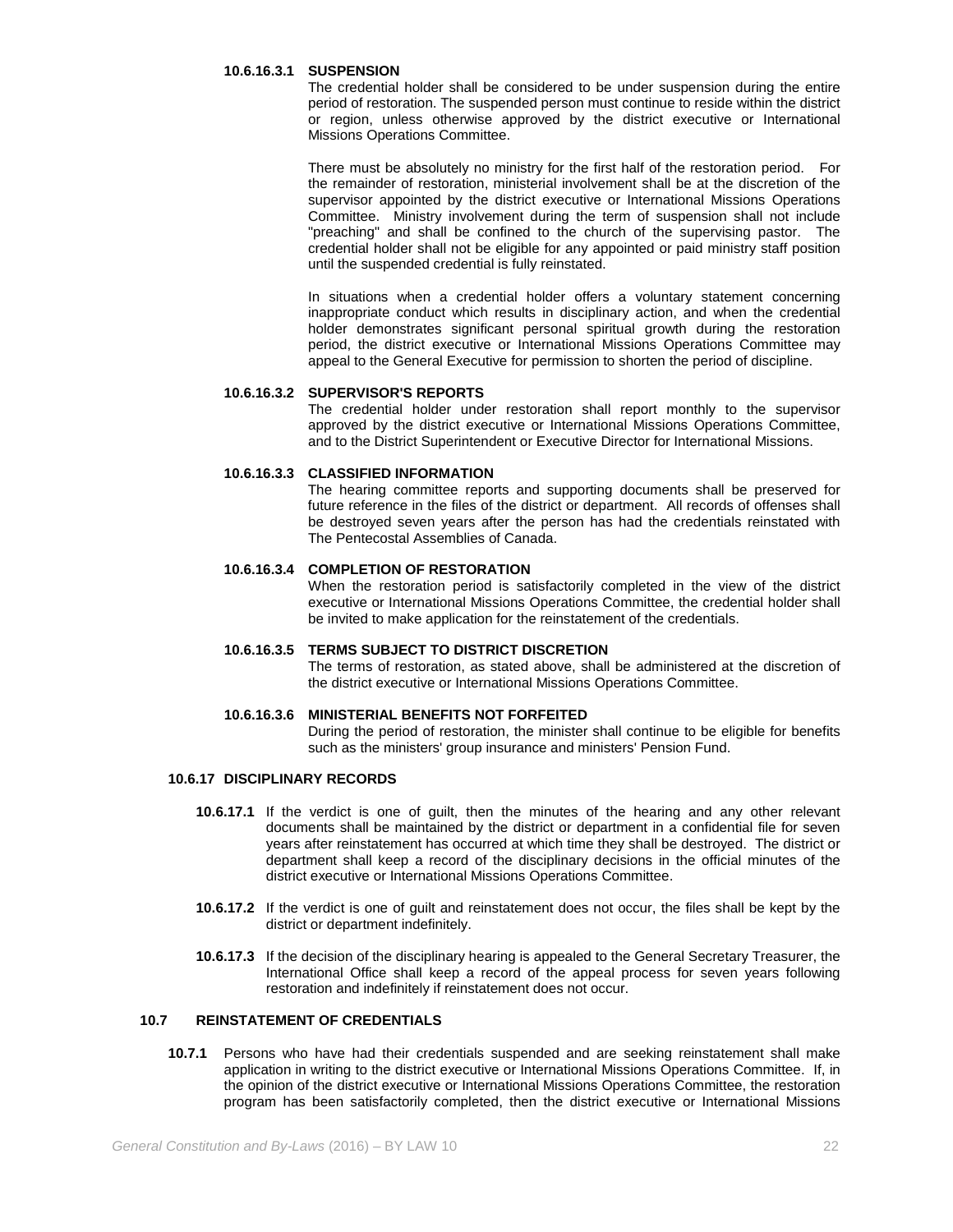Operations Committee shall recommend the reinstatement of credentials to the Superintendents Committee for approval.

- **10.7.2** Persons applying for reinstatement may, at the discretion of the Superintendents Committee, be requested to appear and answer questions in person.
- **10.7.3** The decision of the Superintendents Committee shall be final and binding.
- **10.7.4** Reinstatement of credentials, if granted, shall be issued with provisional status for one year and reviewed by the district executive or International Missions Operations Committee after that period, with a report being forwarded to the General Secretary Treasurer.

#### **10.8 MINISTERS AND CHURCH RELATIONSHIP**

- **10.8.1** Where a pastor has claim for personal funds against church property, such claim, to be valid, must have the approval of the congregation or district executive in writing.
- **10.8.2** A pastor shall not hold title to church property.
- **10.8.3** A pastor or pastor's spouse shall not act as treasurer for a congregation duly set in order.

EXCEPTION: Where a pastor is temporarily authorized by the district executive, they shall give an account to the executive.

### **10.9 MINISTERIAL RELATIONSHIPS**

### **10.9.1 DISTRICT MINISTERIAL RELATIONSHIPS**

- **10.9.1.1** The district executive, upon a recommendation of the District Superintendent, may appoint a coordinator of ministry relationships whose role shall be to facilitate harmonious relationships among credential holders in The Pentecostal Assemblies of Canada.
- **10.9.1.2** This person shall serve under and be accountable to the District Superintendent and the district executive.

### **10.9.1.3 DISTRICT MINISTERIAL RELATIONSHIPS COORDINATOR**

The ministry relationships coordinator shall, in consultation with, and at the request of the District Superintendent, mediate disagreements and conflicts among credential holders that do not involve matters relating to allegations, charges or the suspension of credentials.

- **10.9.1.3.1** The ministry relationships coordinator shall hear and receive written submissions reflecting conflict or broken relationships among credential holders and shall interact with the credential holder(s).
- **10.9.1.3.2** The ministry relationships coordinator shall act as intermediary to address and resolve conflict or difficulty among credential holders when it is deemed appropriate.
- **10.9.1.3.3** The ministry relationships coordinator shall have the right to initiate contact with credential holders when a discord is of such seriousness as to bring discredit to the church, the ministry, the Body of Christ, or another credential holder.
- **10.9.1.3.4** If a credential holder refuses to participate in a reconciliation process then the ministry relationships coordinator has the right to refer the matter to the District Superintendent for appropriate action according to By-Law 10.6.2.2.2.
- **10.9.1.3.5** The purpose of the mediation is to bring reconciliation and resolution among credential holders.
- **10.9.1.3.6** The ministerial relationships coordinator shall, at the request of the District Superintendent, serve the credential holder who has been charged according to By-Law 10.6.2, as a resource with reference to the constitutional privileges and responsibilities of The Pentecostal Assemblies of Canada.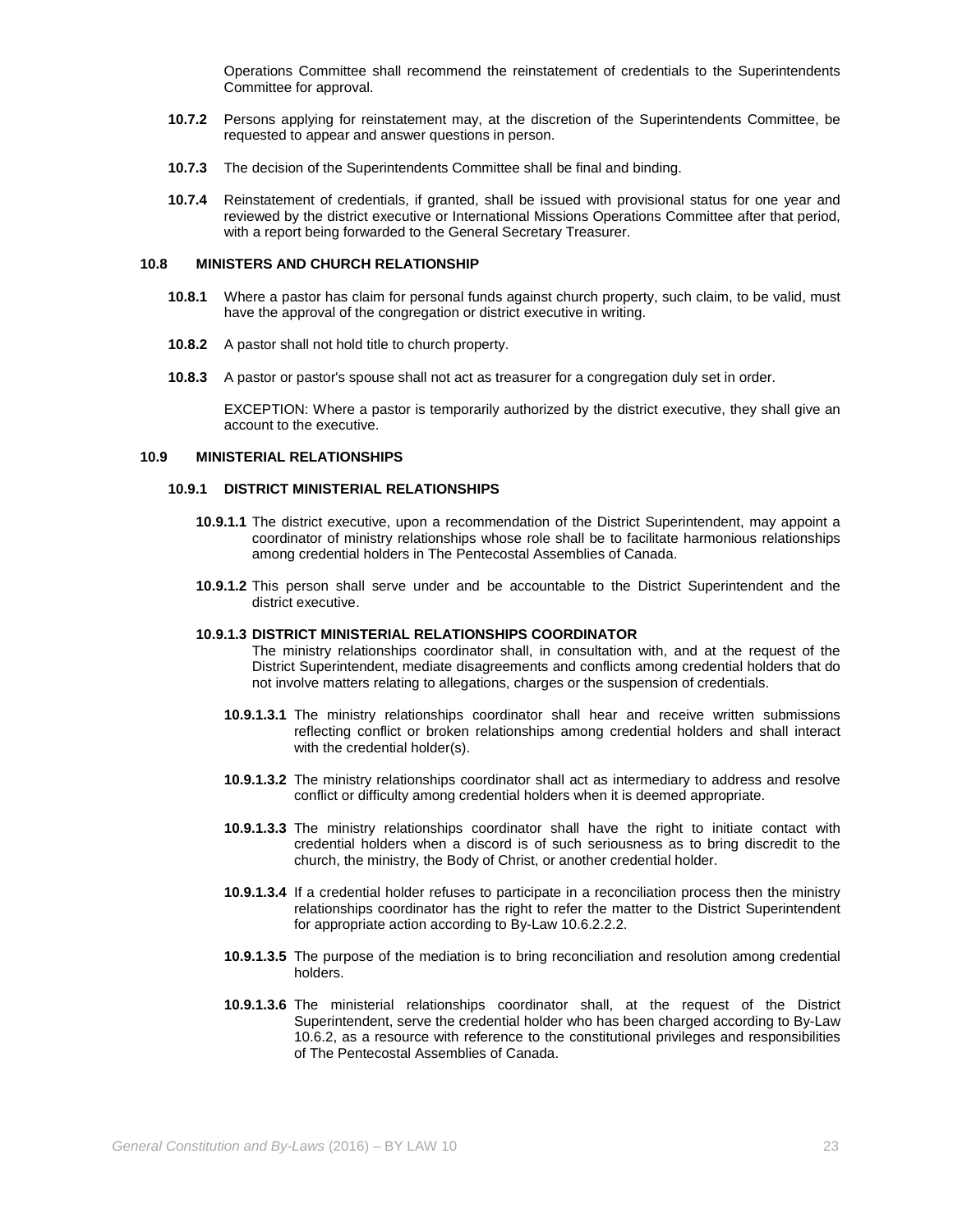### **10.9.2 NATIONAL MINISTERIAL RELATIONSHIPS**

- **10.9.2.1** The General Executive, upon a recommendation of the Executive Officers Committee, may appoint a national coordinator of ministerial relationships, whose role shall be to facilitate harmonious relationships among credential holders and district or national executives in The Pentecostal Assemblies of Canada.
- **10.9.2.2** This person shall serve under and be accountable to the General Secretary Treasurer and the General Executive.

### **10.9.2.3 NATIONAL MINISTERIAL RELATIONSHIPS COORDINATOR**

The National Ministerial Relationships Coordinator shall, in consultation with and at the request of the General Secretary Treasurer, mediate disagreements and conflicts between and among credential holders and district and national executives that do not involve matters relating to allegations, charges or the suspension of credentials.

- **10.9.2.3.1** The National Ministerial Relationships Coordinator shall hear and receive written submissions reflecting conflict or broken relationships between and among credential holders and shall interact with the credential holder(s).
- **10.9.2.3.2** The National Ministerial Relationships Coordinator shall act as intermediary to address and resolve conflict or difficulty between credential holders when it is deemed appropriate.
- **10.9.2.3.3** The National Ministerial Relationships Coordinator shall have the right to initiate contact with credential holders when a discord is of such seriousness as to bring discredit to the church, the ministry, the Body of Christ, or another credential holder.
- **10.9.2.3.4** If a credential holder refuses to participate in a reconciliation process then the National Ministerial Relationships Coordinator has the right to refer the matter to the District Superintendent for appropriate action according to By-Law 10.6.2.2.2.
- **10.9.2.3.5** If the District Superintendent refuses to participate in a reconciliation process, then the National Ministerial Relationships Coordinator has the right to refer the matter to the General Secretary Treasurer, who shall assume the authority for appropriate action according to By-Law 10.6.2.2.2.
- **10.9.2.3.6** The purpose of the mediation is to bring reconciliation and resolution between and among credential holders and district and national executives.

#### **10.9.2.4 INTERNATIONAL MISSIONS MINISTERIAL RELATIONSHIPS**

- The International Missions National Ministerial Relationships Coordinator shall, in consultation with and at the request of the General Secretary Treasurer, mediate disagreements and conflicts between and among credential holders serving as global workers either on the field or on furlough and other credential holders and district and national executives that do not involve matters relating to allegations, charges or the suspension of credentials.
- **10.9.2.4.1** The National Ministerial Relationships Coordinator shall hear and receive written submissions reflecting conflict or broken relationships involving global workers and credential holders and shall interact with the global worker(s) and credential holder(s).
- **10.9.2.4.2** The National Ministerial Relationships Coordinator shall act as intermediary to address and resolve conflict or difficulty between global workers when it is deemed appropriate.
- **10.9.2.4.3** The National Ministerial Relationships Coordinator shall have the right to initiate contact with global workers and credential holders when a discord is of such seriousness as to bring discredit to the church, the ministry, the Body of Christ, or another credential holder.
- **10.9.2.4.4** If a credential holder refuses to participate in a reconciliation process then the National Ministerial Relationships Coordinator has the right to refer the matter to the General Secretary Treasurer and the home District Superintendent for appropriate action according to By-Law 10.6.2.2.2 and the Missions Personnel Policy Manual.
- **10.9.2.4.5** The purpose of the mediation is to bring reconciliation and resolution between and among credential holders and district and national executives.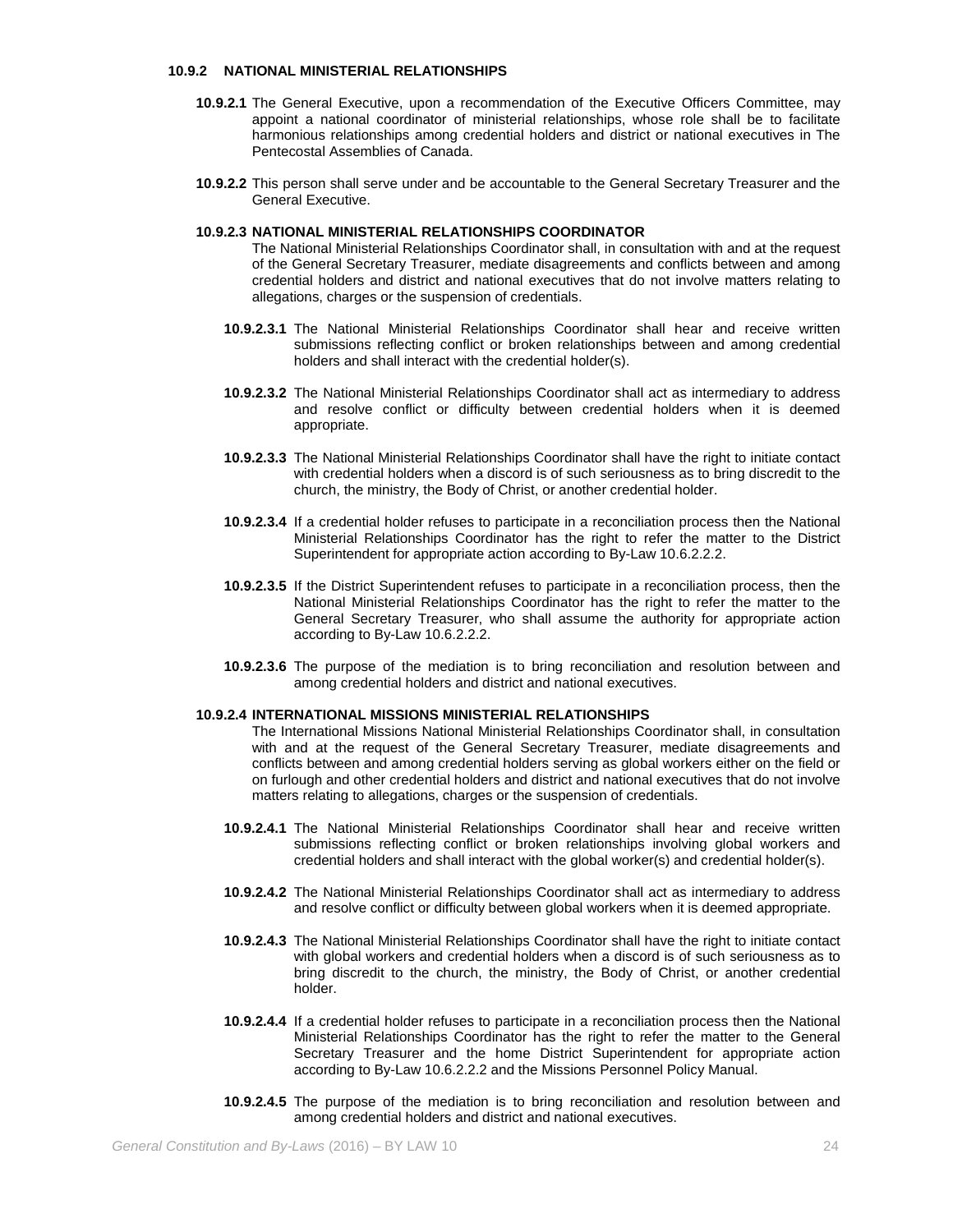# **10.10 CEREMONIES AND ORDINANCES**

Ministers holding credentials with The Pentecostal Assemblies of Canada are permitted to conduct the various ceremonies and ordinances in accordance with the customs and practices of The Pentecostal Assemblies of Canada and the laws of their province.

**10.10.1** Ordained ministers are permitted to solemnize marriages if they are registered with the government.

EXCEPTIONS: Those who hold Ministerial License for Women Credential, Licensed Minister Credential, or Recognition of Ministry Credential may, under special circumstances, be granted the right to solemnize marriage according to the Provincial Marriage Act. Such people:

- **10.10.1.1** must obtain authorization from the district executive,
- **10.10.1.2** must be in charge of a congregation, and
- **10.10.1.3** must be registered with the appropriate provincial or territorial government.
- **10.10.2** Dedication of children, water baptism, communion and services of Christian burial may be conducted by the credential holder according to the customs and practices of The Pentecostal Assemblies of Canada.

# **10.11 CORPORATIONS AND NON-PROFIT ORGANIZATIONS**

Credential holders who establish a corporation and register as a non-profit organization shall inform their district executive of the nature and objectives of the organization.

- **10.11.1** It is understood that the corporation or non-profit organization would operate under the following guidelines:
	- **10.11.1.1** The organization must be directed in harmony with the provisions of the *General Constitution and By-Laws* of The Pentecostal Assemblies of Canada and the district constitution and by-laws of the district in which the individual holds credentials.
	- **10.11.1.2** The organization is encouraged to provide to the district executive an annual financial statement and ministry report.
	- **10.11.1.3** It is not implied that local assemblies of The Pentecostal Assemblies of Canada are under any obligation to open their doors to the organization.
- **10.11.2** If there is any involvement of the organization in overseas ministries, mission projects or humanitarian work, communication is encouraged with either the appropriate International Missions Regional Director or the International Missions Department, including the potential for an annual meeting with these parties and the submission of annual ministry reports.
	- **10.11.2.1** Credential holders who hold their credentials with the International Missions Department wishing to establish a corporation and register as a non-profit organization must apply initially to the International Missions Operations Committee requesting permission. The application to the International Missions Operations Committee shall be made in writing at least 30 days prior to its session.
	- **10.11.2.2** Final approval from the International Missions Operations Committee in session must be received before proceeding with an application to the government.
	- **10.11.2.3** Such applications receiving favorable consideration and those presently in existence must operate under the guidelines as established by the International Missions Department.
- **10.11.3** All organizations must be in full compliance with Canada Revenue Agency regulations.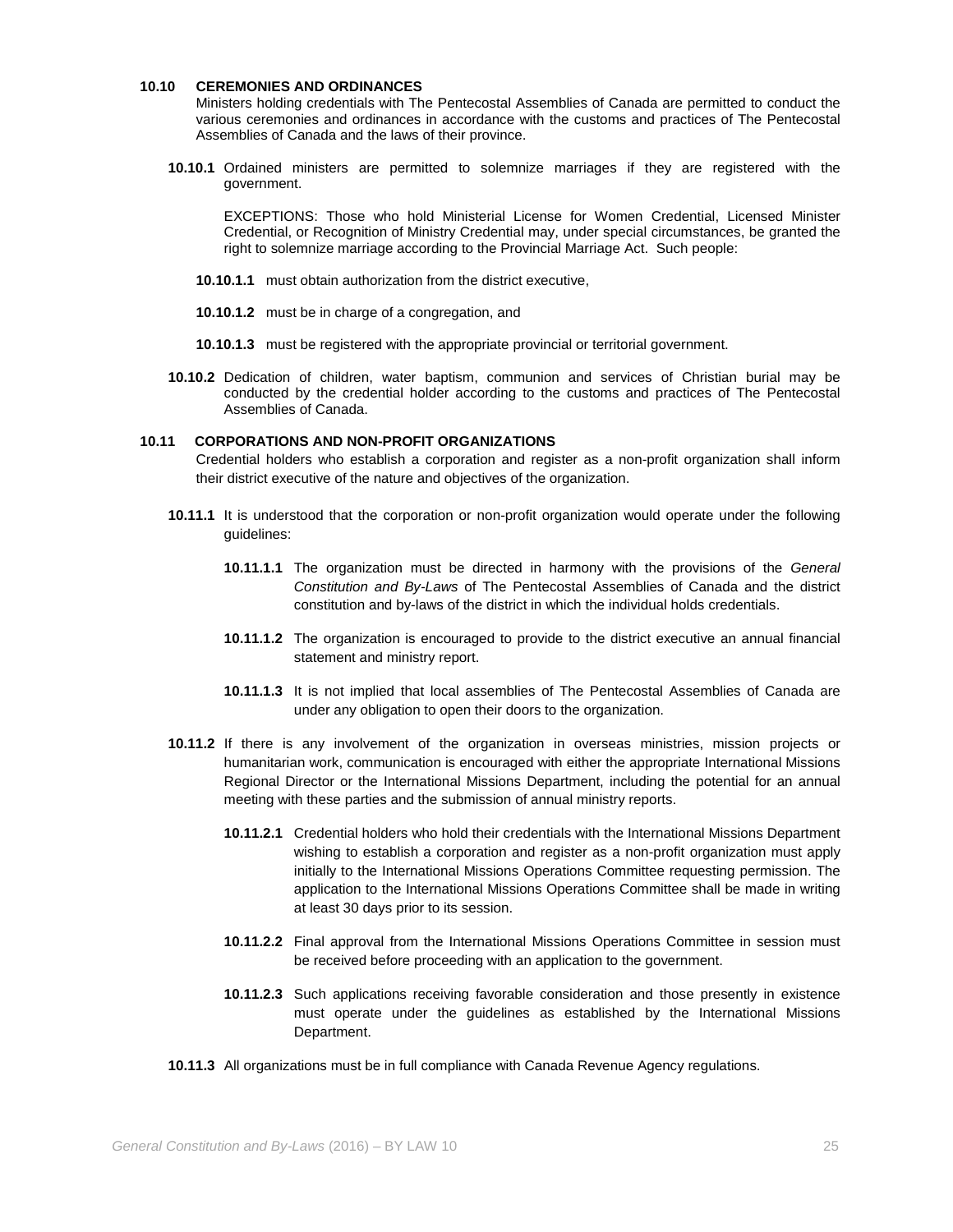# **10.12 THE MINISTER OF NON-PENTECOSTAL ASSEMBLIES OF CANADA CHURCHES OR OTHER ORGANIZATIONS**

- **10.12.1** To pastor a non-Pentecostal Assemblies of Canada church, with remote or no affiliation possibilities, a credential holder shall have their credentials inactivated**.** If the credential holder should desire to return, they may have the privilege of applying for reactivation.
- **10.12.2** To pastor a non-Pentecostal Assemblies of Canada church with affiliation possibilities, a credential holder must have district executive approval and be under district jurisdiction. The credential holder would have permission to pastor such church for a period of not more than five years, with a possible extension granted by the district executive, and must use the credential holder's influence to secure the affiliation of the church with The Pentecostal Assemblies of Canada.
- **10.12.3** To become involved with any other Christian organization not directly sponsored by The Pentecostal Assemblies of Canada, the credential holder may retain credentials if deemed appropriate by the district executive. If the credential holder serves overseas, the International Missions Operations Committee will make this determination.

The following are the criteria by which the determination shall be made by the district executive:

- **10.12.3.1** There must be evidence that such ministry benefits the Church of Christ and does not conflict with the Mission Statement of The Pentecostal Assemblies of Canada.
- **10.12.3.2** The credential holder must be in full compliance with the district and national requirements relative to constitution, finances and active cooperation in district programs.
- **10.12.3.3** The credential holder must have membership in and be supporting a local Pentecostal Assemblies of Canada church, except by application to and approval of the district executive.
- **10.12.3.4** The credential holder must receive an appointment in ministry by the board of the organization.

### **10.13 THE CREDENTIAL HOLDER SERVING WITH OTHER MISSION ORGANIZATIONS**

**10.13.1** Credential holders serving with an international Christian organization not directly sponsored by The Pentecostal Assemblies of Canada and who reside outside of Canada for one year or more, shall hold credentials with the international missions department if their association and all relevant factors have been processed and approved by the International Missions Operations Committee of The Pentecostal Assemblies of Canada international missions department.

The following are the criteria by which the determination shall be made by the International Missions Operations Committee:

- **10.13.1.1** There must be evidence that such ministry benefits the Church of Christ and does not conflict with the Mission Statement of The Pentecostal Assemblies of Canada.
- **10.13.2** In cases where a credential holder is serving in an official capacity with an organization or an individual disapproved by the General Executive, that credential holder shall resign their association with the organization or the individual within a period of 90 days from the time at which the General Executive notifies the credential holder of its determination of the status of the organization or individual. Otherwise, the credential holder shall be referred to the International Missions Operations Committee for appropriate action.

# **10.14 THE OFFICIAL MINISTERIAL LIST**

- **10.14.1** A list of all credential holders shall be issued at least every two years.
- **10.14.2** This list is issued for the use of The Pentecostal Assemblies of Canada credential holders. Disclosing the list to non-credential holders is strictly forbidden. Use and disclosure of this